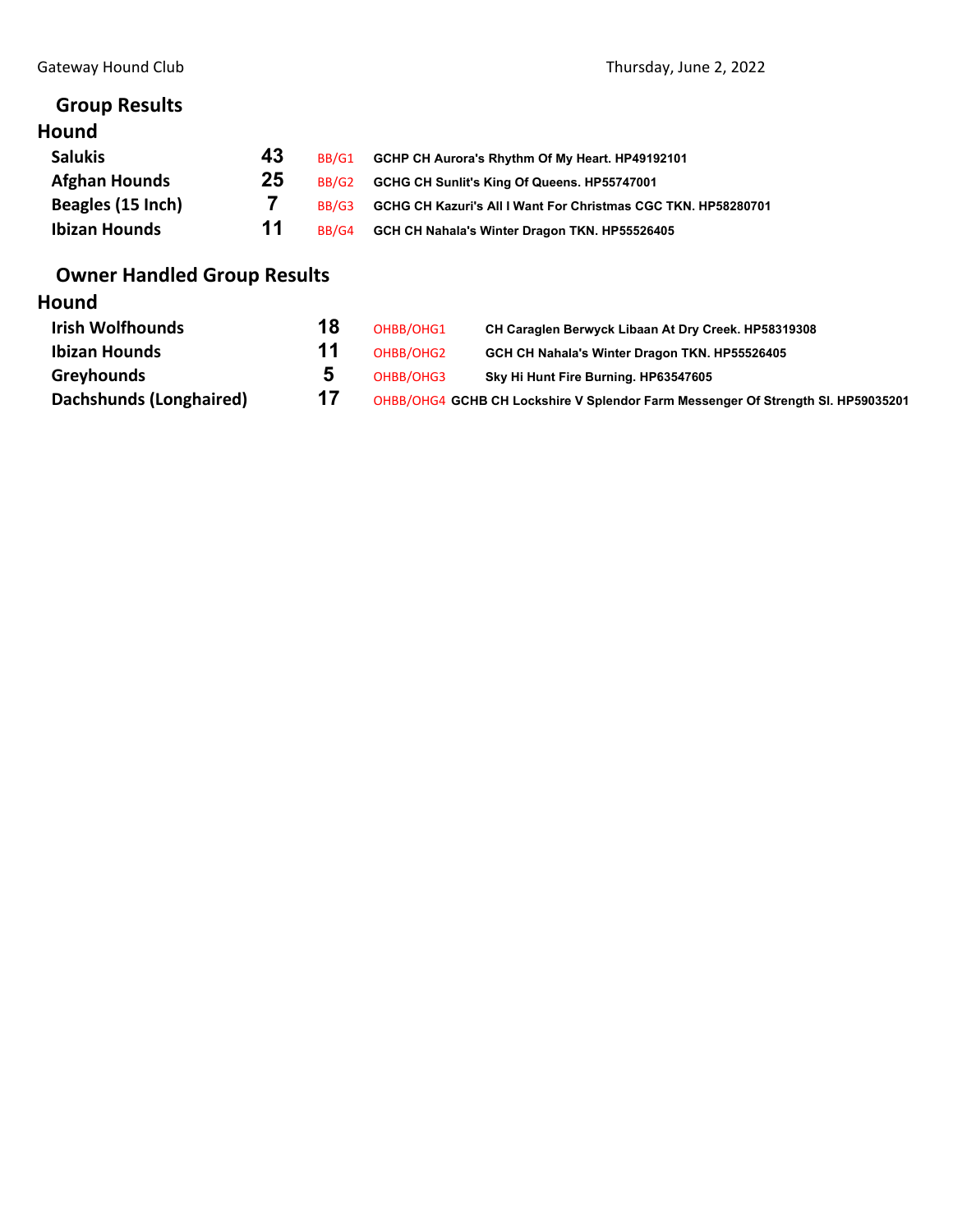### Judge:

3207 Bryan Martin

**Afghan Hounds**

#### **Afghan Hounds, Bred‐By‐Exhibitor (Adult) Dogs**

# **17** 1/W **Wynsyr Abominable. HP61223605**

10/23/2020 Breeder: Mr. James Donahue/D Scott Pfeil/Fran Donahue. Sire: GCHP CH Elmo's Martian Chronicles CGC Dam: CH Wynsyr Summerwind's Vanity Fair. Owner:Kara Hale|James Donahue|D Scott Pfeil.

#### **Afghan Hounds, Open Dogs**

### **21** AB **Chandhara's Now Bring The Rain. HP55035001**

12/31/2017 Breeder: Stephanie Hunt-Crowley. Sire: CH Chandhara's Lodestar Dam: Chandhara's Rainbow In The Clouds. Owner:Mel Holmes.

#### **Afghan Hounds, Best of Breed**

| 25     | BB/G2      | GCHG CH Sunlit's King Of Queens. HP55747001<br>1/26/2018 Breeder: Ms. Tara Richardson/Pam Winkelmeier/Norma M Feldman. Sire: GCHP CH Agha<br>Diari's Fifth Dimension Of Sura Dam: GCHG CH Sunlit's Queen Of Everything CGC. Owner: Tara<br>Richardson Pam Winkelmeier Alicia Jones M Hunter J Souza Bartlett.          |
|--------|------------|------------------------------------------------------------------------------------------------------------------------------------------------------------------------------------------------------------------------------------------------------------------------------------------------------------------------|
| 27     | <b>SEL</b> | GCH CH Foxrun Inisfree Dream On. HP56124202<br>5/21/2018 Breeder: Ms. Anna C Tyler/Lynn Mercer/Cynthia Byington/Louise Paulson. Sire: GCHP CH<br>Agha Diari's Fifth Dimension Of Sura Dam: GCH CH Inisfree Sirae' Duet Whiter Shade Of Pale.<br>Owner: Lynn Mercer Anna Tyler William Pfeffer. Agent: Danielle Frykman |
| 31     | AB         | GCH CH Agha Djari's Via Kjavu. HP63482101<br>3/14/2020 Breeder: Stefan Boieck/Nico Kersten. Sire: Kjavu It Tells Dam: Agha Djari's Kashmere.<br>Owner: Bradley Phifer. Agent: Lisa Bettis                                                                                                                              |
| Judge: |            |                                                                                                                                                                                                                                                                                                                        |

3207 Bryan Martin

#### **American Foxhounds**

#### **American Foxhounds, Puppy (9‐12 Months) Dogs**

| 5 | 1/W/BW            | Devlon's Big Boss Man. HP63182801                                                                |
|---|-------------------|--------------------------------------------------------------------------------------------------|
|   | <b>Best Puppy</b> | 6/20/2021 Breeder: Donald Leonard/Kelly Leonard. Sire: GCH CH Devlon's Blue Suede Shoes Dam: Tri |
|   |                   | County Mean Woman Blues O'Devlon. Owner: Kelly Leonard Donald Leonard.                           |

#### **American Foxhounds, Open Dogs**

### **7** 1/R **Winquests Best Laid Plans. HP55733602**

4/28/2018 Breeder: Phyllis L Snell/Lennah E Snell. Sire: A.A. Lightnin Strikes Dam: CH Winquest's Mistress Of The Manor. Owner:phyllis snell.Agent: laura king

#### **American Foxhounds, Puppy (9‐12 Months) Bitches**

#### **6** 1/R **Devlon's Roustabout. HP63182802**

6/20/2021 Breeder: Donald Leonard/Kelly Leonard. Sire: GCH CH Devlon's Blue Suede Shoes Dam: Tri County Mean Woman Blues O'Devlon. Owner:Kelly Leonard|Donald Leonard.

# **8** <sup>2</sup> **Devlon's Runaway. HP63182803**

6/20/2021 Breeder: Donald Leonard/Kelly Leonard. Sire: GCH CH Devlon's Blue Suede Shoes Dam: Tri County Mean Woman Blues O'Devlon. Owner:Kelly Leonard|Donald Leonard.

## **American Foxhounds, Bred‐By‐Exhibitor (Puppy) Bitches**

**10** <sup>1</sup> **Cedar Creeks Dusty Boots Of Winquest. HP62852203** 6/3/2021 Breeder: Janice c Wright/lindsey e may/phyllis snell. Sire: Hicks' Big Ike Dam: Winquest Summer Storm At Cedar Creek. Owner:Janice C Wright .

#### **American Foxhounds, Open Bitches**

**12** 1/W **Winquest Summer Storm At Cedar Creek. HP55733604** 4/28/2018 Breeder: Phyllis L Snell/Lennah E Snell. Sire: A.A. Lightnin Strikes Dam: CH Winquest's Mistress Of The Manor. Owner:Janice C Wright .

#### **American Foxhounds, Best of Breed**

### **9** SEL **GCH CH Kiarry & Dakota Freedom And Whisky. HP53814902**

- OHBB 4/24/2017 Breeder: Laura King/Lisa Miller/Robin Novack/Alexandra Romero. Sire: CH Kiarry's Deadliest Catch Dam: GCHB CH Kiarry Deeprun At Last. Owner:Brittany Te Grootenhuis |Danielle Frykman|Kristine K Benoit .
- **11 CH Kiarry's Little Jerry. HP55999804**
	- 5/20/2018 Breeder: Laura King/Lisa Miller/Robin Novack/Alexandra Romero. Sire: CH Kiarry's Deadliest Catch Dam: GCHB CH Kiarry Deeprun At Last. Owner:Avery Miller.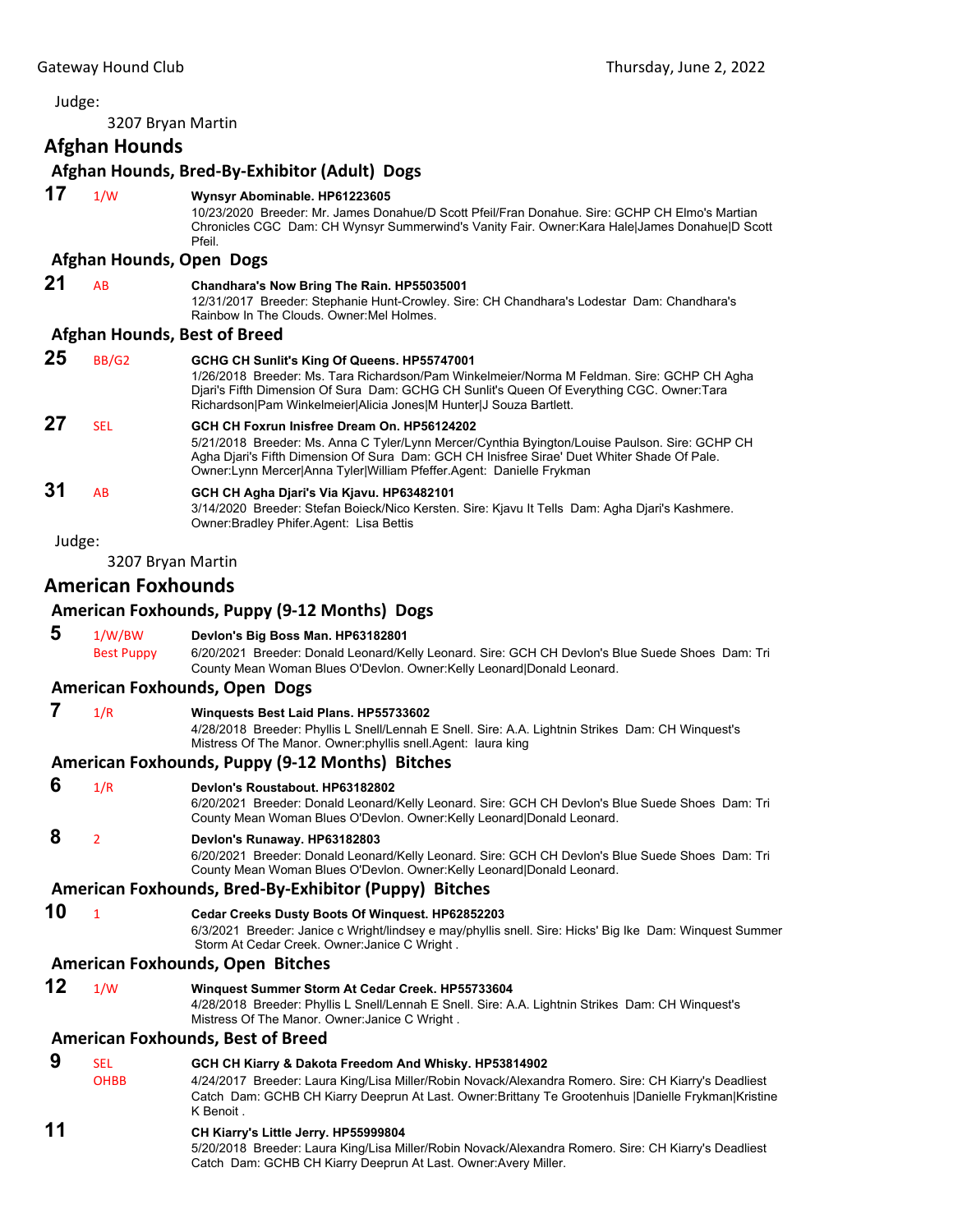#### **14** OS **CH Dakota's Boo N Me. HP56884901**

11/2/2018 Breeder: Nancy L Jacoby/Kristine K Benoit. Sire: GCH CH Kiarry & Dakota Freedom And Whisky Dam: CH Hewly Julep. Owner:Nancy Jacoby.Agent: Danielle Frykman

# **15** BB **GCH CH Kiarry & Whit Captain & The Kid @ Beachside. HP60655701**

7/11/2020 Breeder: Robert Whitlow Jr./Samantha Whitlow/Lisa Miller/Harry Miller. Sire: GCH CH Dassin Kiarry's Tulip Garden I Want It All Dam: GCHB CH Kiarry's Naughty Natalie. Owner:Walter Cunningham|Cliff Ramos.Agent: Laura King

Judge:

35536 Ms. Karen J Hynek

# **Azawakhs**

#### **Azawakhs, 12‐18 Months Bitches**

| 6               | 1/W/BB                         | Starfire's Flora, HP62811309                                                                                                                                                                                                                                                                                                                           |
|-----------------|--------------------------------|--------------------------------------------------------------------------------------------------------------------------------------------------------------------------------------------------------------------------------------------------------------------------------------------------------------------------------------------------------|
|                 | <b>OHBB</b>                    | 3/11/2021 Breeder: Jose Cabrera/Fabian Arienti. Sire: Eidi N' Amanar Gelenget At Starfire Dam: CH<br>Starfire's A' Lela Rose, Owner:Diane Swick,                                                                                                                                                                                                       |
| Judge:          |                                |                                                                                                                                                                                                                                                                                                                                                        |
|                 | 3207 Bryan Martin              |                                                                                                                                                                                                                                                                                                                                                        |
| <b>Basenjis</b> |                                |                                                                                                                                                                                                                                                                                                                                                        |
|                 |                                | Basenjis, 12-18 Months Dogs                                                                                                                                                                                                                                                                                                                            |
| 5               | 1/W/BW/OS                      | Sonbar's Justa K's Shelby Kobra. HP61517304<br>12/31/2020 Breeder: Sally Wuornos/Kari Wuornos Winger. Sire: GCHB CH Sonbar's Justa Grand Torino<br>Dam: CH Sonbar's Justa Foreign Accent BN RI TKN. Owner: Belinda Kaufman.                                                                                                                            |
|                 | <b>Basenjis, Open Dogs</b>     |                                                                                                                                                                                                                                                                                                                                                        |
| 7               | 1/R                            | Jerlin's Sid Lord Of The Flame. HP52542602<br>11/29/2016 Breeder: Cagney L Ehlers. Sire: GCH CH Ankhu First To Fire Dam: GCH CH Jerlin's Topeka.<br>Owner:Cagney Ehlers Linda Ehlers Cagney Ehlers Linda Ehlers.                                                                                                                                       |
|                 | <b>Basenjis, Open Bitches</b>  |                                                                                                                                                                                                                                                                                                                                                        |
| 6               | 1/W                            | Jadaka Meisterhaus Rock Your World BCAT. HP57347302<br>11/16/2018 Breeder: Janice Kahl/Tad Brooks. Sire: CH Meisterhaus Puzzle Piece Dam: CH La-Vie-Est-<br>Belle Of Swala Pala. Owner: Bob Gooderl/David Woolf Tad Brooks Jan Kahl Bob Gooderl David Woolf.                                                                                           |
|                 | <b>Basenjis, Best of Breed</b> |                                                                                                                                                                                                                                                                                                                                                        |
| 10              |                                | CH Jerlin's Turn Back Time, HP52542601<br>11/29/2016 Breeder: Cagney L Ehlers. Sire: GCH CH Ankhu First To Fire Dam: GCH CH Jerlin's Topeka.<br>Owner:Cagney L Ehlers.                                                                                                                                                                                 |
| 12              | <b>SEL</b>                     | GCH DC Meisterhaus The Next Level SC LCX CA DCAT TKP. HP59041001<br>12/12/2019 Breeder: Joe Stewart/Tad Brooks/Lisa Stewart. Sire: CH African Legend Ft. Meisterhaus Forty<br>Tales Dam: CH Meisterhaus The Winner Takes It All JC. Owner:Lisa Stewart A Tad Brooks Joe Stewart.                                                                       |
| 14              |                                | DC Bisa's Bold Spirit MC. HP59908201<br>12/1/2019 Breeder: Terry Colbert. Sire: GCH DC Joy-Us Hung The Moon MC LCX CGC TKN Dam: DC<br>Dakotah's Social Butterfly FDC MC LCX4 CA BCAT CGC TKN. Owner: Terry Colbert.                                                                                                                                    |
| 16              | <b>BB</b>                      | GCH CH Epic Select Mohr's Carma Que Changing Da World. HP60657401<br>7/30/2020 Breeder: Becky Blansett/Tracy Leonard D.V.M./Hunter Calveleg/Shane Moore. Sire: GCHB DC<br>Borassus 51's Comeback Kid SC CAA BCAT Dam: GCH CH Epic Select The Course Of True Love SC<br>BCAT. Owner:Becky Blansett Tracy Leonard DVM Thomas Wright H Calvelage S Moore. |
| Judge:          |                                |                                                                                                                                                                                                                                                                                                                                                        |
|                 | 3207 Bryan Martin              |                                                                                                                                                                                                                                                                                                                                                        |
|                 | <b>Basset Hounds</b>           |                                                                                                                                                                                                                                                                                                                                                        |

#### **Basset Hounds, 12‐18 Months Dogs**

 **5** 1/W/BW **Bur Grad Mozart Great Winner. HP62822301** OHBB 1/9/2021 Breeder: E. V. Buryak. Sire: Bur Grad Henni Ays Strom Dam: Bur Grad Trixie Sunny Fantasy. Owner:Gavon Hutchison|Landon Hutchison.

#### **Basset Hounds, Open Dogs**

# **7** 1/R **Zen's King Duncan Of Bluebloods. HP55912105**

7/7/2018 Breeder: Robin Snell. Sire: GCH CH Rumbridge Slower Lower Of Zen Dam: GCH CH Pan Clan Queen Elisabeth. Owner: Julie Swigart and Robin Snell|Robin Snell.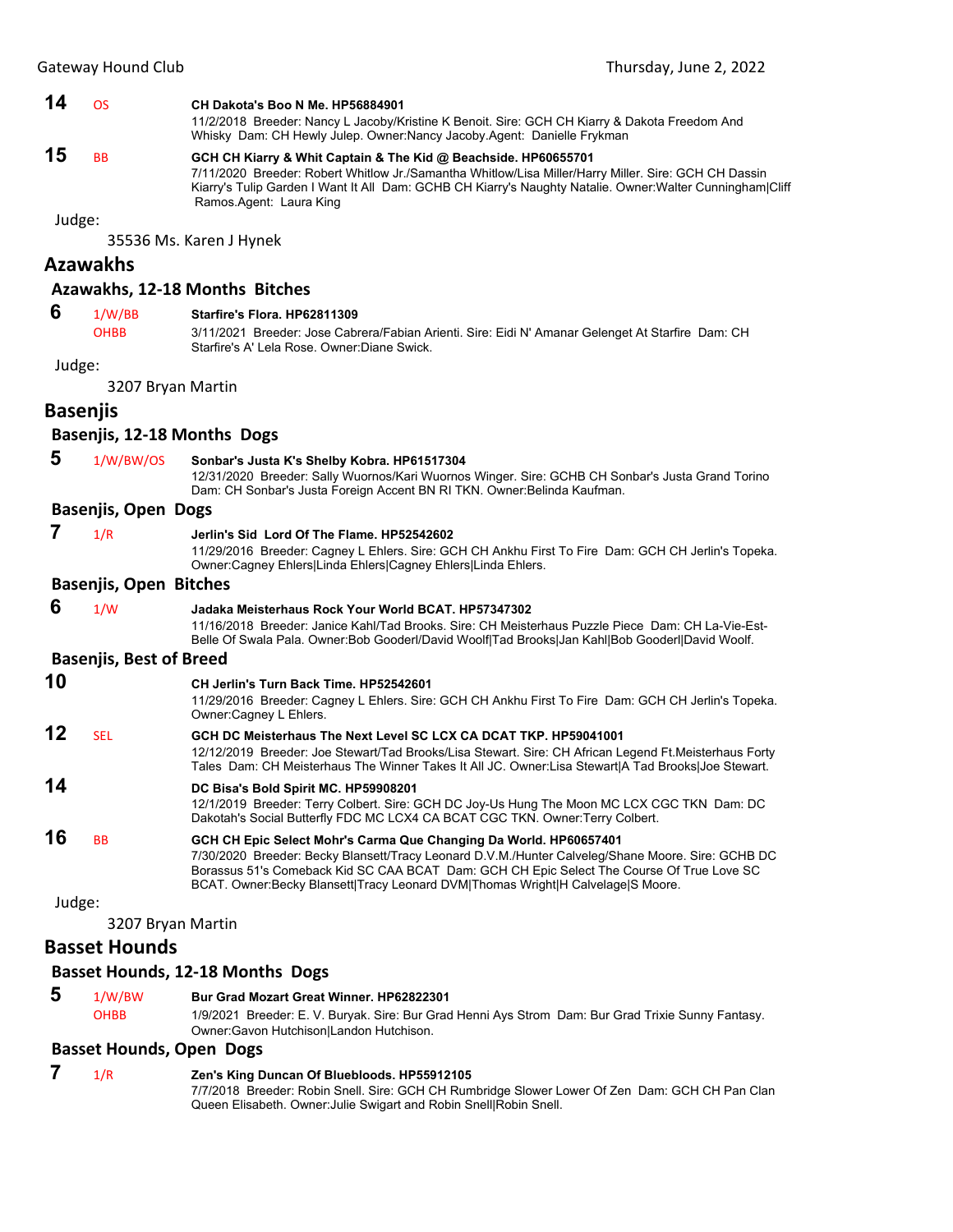### **Basset Hounds, Puppy (6‐9 Months) Bitches 6** <sup>1</sup> **Taylor's Lady Marianne's Lottery Winning Ticket. HP64114102** Best Puppy 11/28/2021 Breeder: Sherry Taylor/Wayne Taylor. Sire: Zen's King Duncan Of Bluebloods Dam: Taylor's Walking Lady Liberty CGC TKN. Owner:Sherry|Wayne Taylor.  **8** <sup>2</sup> **Taylor's Lady Macy's Shadowdowns Winning Ticket. HP64114107** 11/28/2021 Breeder: Sherry Taylor/Wayne Taylor. Sire: Zen's King Duncan Of Bluebloods Dam: Taylor's Walking Lady Liberty CGC TKN. Owner:keith e cooper. **Basset Hounds, 12‐18 Months Bitches 10** 1/W/OS **Zen's Queen Anne Bonny Of Bluebloods. HP62558207** 5/13/2021 Breeder: Robin Snell. Sire: CH Franbar's Nick Carter Dam: CH Zen's Orange Maid Of Sligo. Owner:Julie and Russ Swigart|Robin Snell. **Basset Hounds, Bred‐By‐Exhibitor (Puppy) Bitches 12** 1/R **Taylor's Lady Esme Of Bluebloods. HP64114104** 11/28/2021 Breeder: Sherry Taylor/Wayne Taylor. Sire: Zen's King Duncan Of Bluebloods Dam: Taylor's Walking Lady Liberty CGC TKN. Owner:Julie and Russ Swigart. **Basset Hounds, Best of Breed 15** BB **CH Vision Topsfield-Lebrera Enough Said. HP60566705** 5/28/2020 Breeder: Nancy Richmond/Claudia Orlandi/Guillermo Gonzalez. Sire: FC Soundtrack Sorcerer's Apprentice Dam: FC Vision Itsy Bitsy Vanila Cream Of Cloverhill. Owner:Vickie L Prescott|Nancy Richmond.Agent: Danielle Goodland Judge: 3207 Bryan Martin **Beagles (13 Inch) Beagles (13 Inch), 12‐18 Months Bitches 6** 2/R **Shadynook Chicka Boom Don't Ya Jes Love Her. HP62254801** 3/13/2021 Breeder: Ruth E Werlein/Barbara C Scherer. Sire: CH Blackspot Quentin Tarantino Dam: CH Shadynook This Girl Is On Fire. Owner:Anne Headings.  **8** 1/W **Glade Mill Dark Paradise. HP62787202** 5/26/2021 Breeder: Chanel Lefever/Torquay Reg/Laura Lefever/Brigette Lefever. Sire: GCHS CH Glade Mill Dark Tide Dam: CH Torquay Glade Mill Lady Liberty. Owner:Ashley Hickman Sydney Hickman Payton Hickman|Chanel Lefever. **Beagles (13 Inch), Best of Breed 5** BB **GCHB CH Beaconfield Supreme Sultan Of Gwencalon. HP60417001** 1/7/2020 Breeder: Edward Murray/WILLIAM FRIEND/Ronet Rodewald Murray. Sire: GCHP CH Gwencalon's Tam O'Shanter Dam: GCHB CH Gwencalon's Aurora Borealis. Owner:Edward Murray|William Friend|Ronet Murray|Spring Krickeburg. Sarah Krickeburg **10** OS **GCH CH Cirnef Faith Trust & Pixy Dust @ X-Cellence. HP59411402** OHBB 11/30/2019 Breeder: Fenric Towell/Barbara Tan/Aaron Go/Jed Chua/Dennis Tan. Sire: GCHS CH Wolfrun Sam I Am A Blueprint Dam: GCH CH X-Cellence Beautiful Girl. Owner:Blaire Tutor Fenric Towell Avery Miller Christan Fowler. Judge: 3207 Bryan Martin **Beagles (15 Inch) Beagles (15 Inch), American Bred Dogs 5** 1/W/BW **Beam's Righteous Squire Of Riverside BCAT. HP57260403** OHBB 9/27/2018 Breeder: Michael L. Burns. Sire: Lanbur Memphis Rock Dam: Burns Beagles Layla. Owner:Fran Beam. **Beagles (15 Inch), Bred‐By‐Exhibitor (Puppy) Bitches 6** 1/W/OS **Beam's Truffles Wild At Riverside. HP63915001** 11/28/2021 Breeder: Fran Beam. Sire: Beam's Righteous Squire Of Riverside BCAT Dam: Forever M'Lady Kismet Of Riverside. Owner:Fran Beam. **Beagles (15 Inch), Best of Breed 7** BB/G3 **GCHG CH Kazuri's All I Want For Christmas CGC TKN. HP58280701**

7/29/2019 Breeder: Michael Kurtzner/Sarah Sweetman/Karen Kurtzner. Sire: CH Malarky In Good Company Dam: CH Hailstorms Feeling A Little Foxy At Kazuri TKN. Owner:sarah sweetman|Michael Kurtzner|Karen Kurtzner.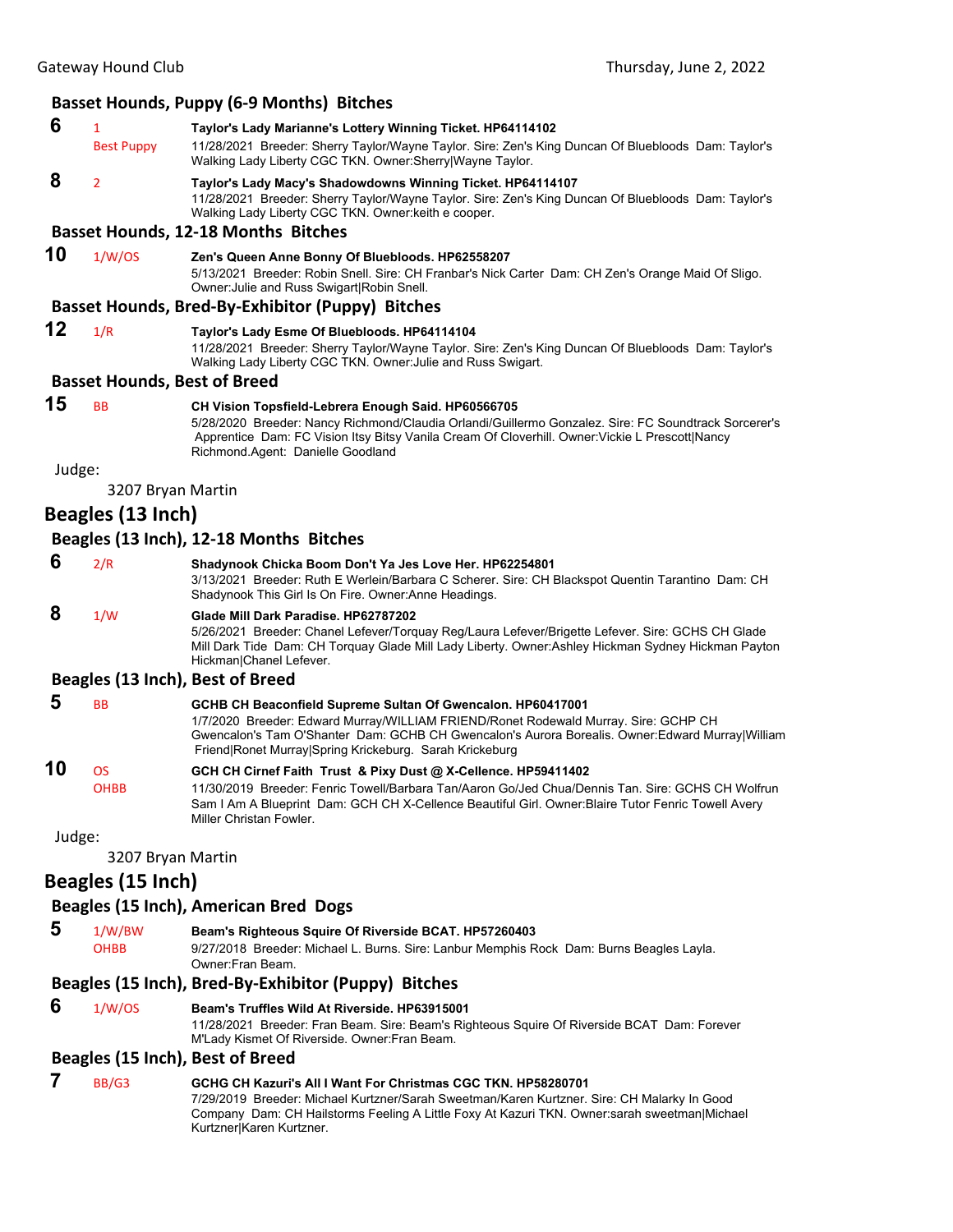|        | AB  | GCHB CH Fetch & Smell Chrissy Snow. HP55721503<br>1/3/2018 Breeder: Macarena Pantaleon, Sire: GCH CH Lanbur National Anthem Dam: GCHB CH Fetch &<br>Smell Buttercup. Owner: Macarena Pantaleon   Victor Platia. Agent: Phil Booth                                                          |
|--------|-----|--------------------------------------------------------------------------------------------------------------------------------------------------------------------------------------------------------------------------------------------------------------------------------------------|
|        | SEL | ch. skyline N Woodstone's big show de huilcallacta. HP62250303<br>11/13/2020 Breeder: Kathy A Forbes/Gustavo Daniel Ferrari/Raquel Maria Luna Zarate. Sire: ch.<br>springfield N Skyline's big shot Dam: ch. tamia de huilcallacta. Owner: gustavo ferrarilraguel luna zarate. Nacho Calvo |
| 10     | ΑR  | CH Bujo's Sparkling Gem Of Augusta. HP58022101<br>2/19/2019 Breeder: Erica Ryan/Mrs. Ann Harris-Chaffin/Mari Jones. Sire: GCHB CH Lanbur Quest For The<br>Best Dam: GCH CH Bujo's Ruby Red. Owner: ANN HARRIS CHAFFIN Erica Ryan Mari Jones.                                               |
| Judge: |     |                                                                                                                                                                                                                                                                                            |

35536 Ms. Karen J Hynek

### **Black & Tan Coonhounds**

#### **Black & Tan Coonhounds, Best of Breed**

# **5** AB **GCHB CH Squire: I Got My Mojo Working. HP57760001**

5/22/2019 Breeder: John Magenau/Ann Magenau. Sire: GCHG CH Oak Hill's Heart Of Gold Dam: GCHS CH Squire In Route To Cheyenne. Owner:John Magenau|Ann Magenau.Agent: Nick Grubb

Judge:

35536 Ms. Karen J Hynek

### **Bloodhounds**

#### **Bloodhounds, Best of Breed**

 **5** BB **CH Legend's A Hunk Of Burning Love. HP52262103**

OHBB 8/14/2016 Breeder: Susanna Anderson. Sire: CH Legend's The Magic Of Merlin Dam: CH Alusv Drms Legend Flying Solo. Owner:Russ and Julie Swigart and Susanna Anderson.

Judge:

35536 Ms. Karen J Hynek

### **Bluetick Coonhounds**

#### **Bluetick Coonhounds, Best of Breed**

 **6** BB **CH Evenstar-Wesridge Dirtroadanthem. HP59727810** OHBB 1/30/2020 Breeder: Kacie Davis/Michelle Queen/Jim Daly/Avery L Miller. Sire: Evenstar Shining Armor Dam: Evanstar Wesridge Country Girl. Owner:Kacie Davis Jim Daly Avery Miller.

Judge:

3207 Bryan Martin

#### **Borzois**

#### **Borzois, 12‐18 Months Dogs**

- 
- **5** <sup>1</sup> **Heritage Mhd Hansel Grimm. HP62620105**

4/22/2021 Breeder: javier ocasio/Keishla Brito. Sire: CH Avalon Ebeko Howff Carbonel SC Dam: GCH CH Avalon Katinka Under The Mistletoe. Owner:Ashleigh Huber.

#### **Borzois, Open Dogs**

 **9** 1/W/BW **Coburn's Neoclassical Cannon. HP56527807** 8/22/2018 Breeder: Patricia Shaw. Sire: DC Riju Enjoy The Ride CD PCD BN RA SC SWD SWME SHDME Dam: DC Windnsatin Dragons Maiden SC. Owner:Elizabeth Lissner|Patricia Shaw. **11** 2/R **Coburn's Spirit In The Sky. HP56527808** 8/22/2018 Breeder: Patricia Shaw. Sire: DC Riju Enjoy The Ride CD PCD BN RA SC SWD SWME SHDME Dam: DC Windnsatin Dragons Maiden SC. Owner:Patricia Shaw.Agent: Donna Smith **Borzois, Puppy (6‐9 Months) Bitches**

# **6** <sup>1</sup> **Heritage Mhd Twisted Sister Avalon. HP64165502**

11/19/2021 Breeder: Keishla Brito/javier ocasio/Sandra Moore/Diana Embry. Sire: CH Mhd Love Handles Avalon Perlova Dam: Riverrun Runtuff Gem Twist Avalon. Owner:Ashleigh Huber|Keishla Brito.  **8** <sup>2</sup> **Heritage Dances On The Sand Avalon Mhd. HP64165506** 11/19/2021 Breeder: Keishla Brito/javier ocasio/Sandra Moore/Diana Embry. Sire: CH Mhd Love Handles Avalon Perlova Dam: Riverrun Runtuff Gem Twist Avalon. Owner:Abigail Keeney.

#### **Borzois, 12‐18 Months Bitches**

**10** 1/R **Heritage Mhd Cruella De Vil. HP62620101** 4/22/2021 Breeder: javier ocasio/Keishla Brito. Sire: CH Avalon Ebeko Howff Carbonel SC Dam: GCH CH Avalon Katinka Under The Mistletoe SC. Owner:Javier Ocasio|Keishla Brito|Javier Ocasio.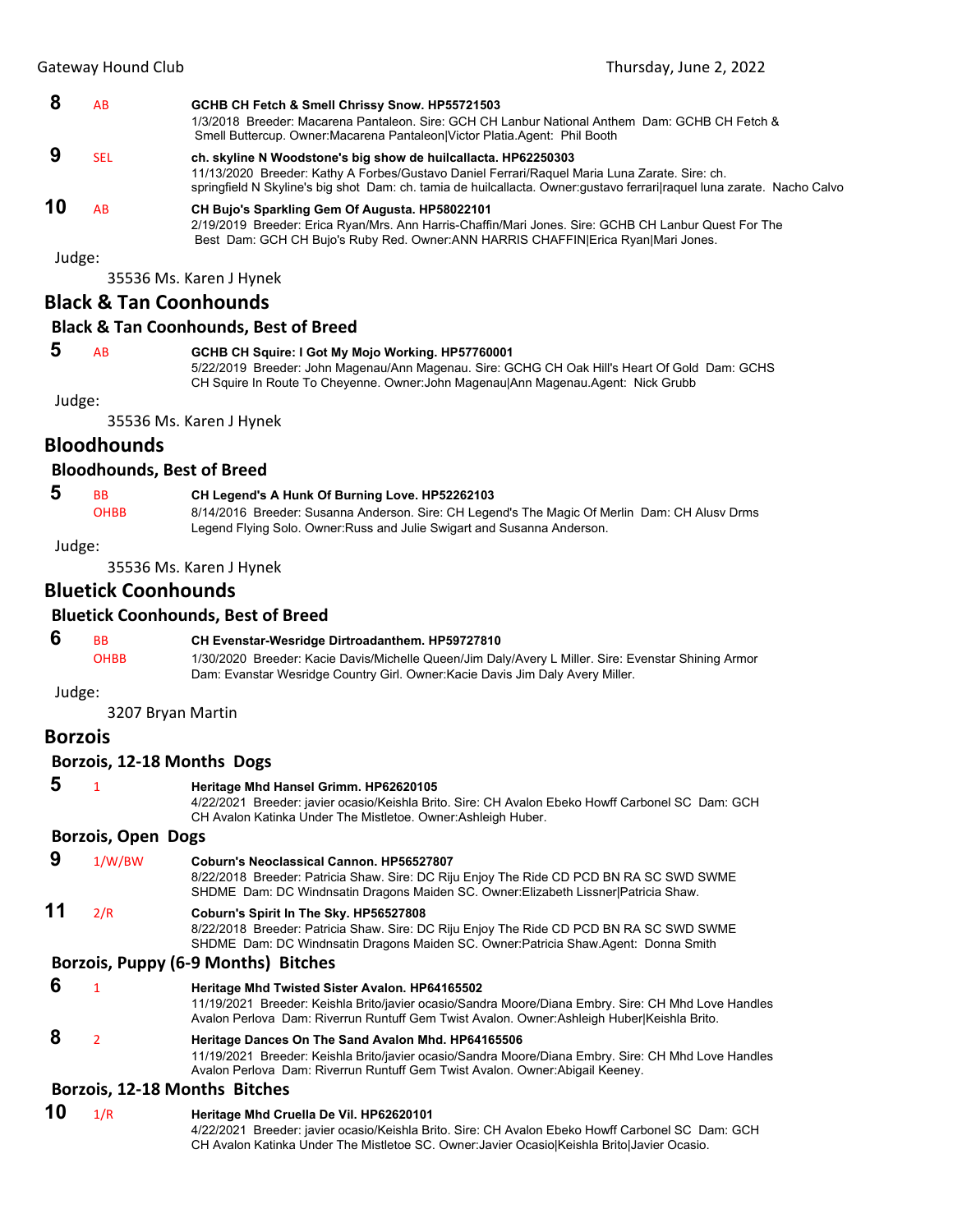### **Borzois, Open Bitches**

# **14** 1/W/OS **Prairie View Stella Rosa. HP58764505**

10/6/2019 Breeder: Kitty G Sawyer/Erica Lynette Wolf. Sire: GCH CH Coburn's Gold Strike Dam: CH Katz Peace Train. Owner: Patricia Shaw.

### **Borzois, Best of Breed**

# **17** BB **DC Mhd Love Handles Avalon Perlova SC. HP57216902**<br>OHBB 12/14/2018 Breeder: Sandra Moore/Leigh Paintin/Javier Oo

12/14/2018 Breeder: Sandra Moore/Leigh Paintin/Javier Ocasio. Sire: GCHB CH Oxota RiverRun Tangmalangaloo Avalon RN JC CGCA CGCU TKN Dam: CH Avalon Dolce Tigrecilla Willowind BN RE SC BCAT THDA CGCA CGCU TKI. Owner:Javier Ocasio.

Judge:

3207 Bryan Martin

|    | 3207 Bryan Martin |                                                                                                                                                                                                                                                                           |
|----|-------------------|---------------------------------------------------------------------------------------------------------------------------------------------------------------------------------------------------------------------------------------------------------------------------|
|    |                   | <b>Dachshunds (Longhaired)</b>                                                                                                                                                                                                                                            |
|    |                   | Dachshunds (Longhaired), 12-18 Months Dogs                                                                                                                                                                                                                                |
| 5  | AB                | Littl Fut Bentley. HP64760701<br>4/25/2021 Breeder: E V Gataullina. Sire: Littl Fut Yaroslav Dam: Littl Fut Happy Life. Owner: Julie Waldon.                                                                                                                              |
|    |                   | Dachshunds (Longhaired), American Bred Dogs                                                                                                                                                                                                                               |
| 7  | 1/W/BW            | Gooddach's Ain't Nothin' But A Hound Dog @ Htld Ml. HP61576401<br>11/22/2020 Breeder: Kathleen Good. Sire: Eledox Lowrider Liam @ Goodachs Dam: Gooddach's<br>Goddess Of The Stars MI, Owner: Reba Mandrell, Amanda Barron                                                |
|    |                   | Dachshunds (Longhaired), Open Miniature Dogs                                                                                                                                                                                                                              |
| 9  | 1/R               | Littl Fut Topaz. HP63178201<br>2/4/2021 Breeder: E V Gataullina. Sire: Daks-Veg-As Lionel Logue Dam: Littl Fut Black Pearl.<br>Owner:Candice summers.Agent: Sue cassel                                                                                                    |
|    |                   | Dachshunds (Longhaired), Open Standard Dogs                                                                                                                                                                                                                               |
| 15 | $\mathbf{1}$      | Telkel Here We Go Again SI. HP63536001<br>1/8/2021 Breeder: SOPHIE TREMBLAY. Sire: GCHB CH Elysian Solar Flare V Pramada Koradox SI<br>Dam: Telkel Control Alt Delete SI. Owner: Mendy Howard. Chris Swartz                                                               |
|    |                   | Dachshunds (Longhaired), 12-18 Months Bitches                                                                                                                                                                                                                             |
| 8  | 3                 | Our Gang's Paris In The Springtime MI. HP62503404<br>3/18/2021 Breeder: Nancy Z Prouty. Sire: CH Wagsmore's Bee Charming MI Dam: GCHS DC Our Gang's<br>Something In The Way She Moves MI. Owner: Nancy Prouty. Agent: Tyler Mills                                         |
| 10 | $\overline{2}$    | Schreibers Mercy Me @Hvnshlfacr Ml. HP62509001<br>5/13/2021 Breeder: Philip R. Schreiber. Sire: Jo-Jac's Moonlight Magic Mlpie Dam: Schreiber's Myrtle<br>Elizabeth MI, Owner: Sherri Weiss,                                                                              |
| 12 | 1/R               | D'Artagnan Royall T's Smile At You SI. HP62704111<br>5/24/2021 Breeder: Mrs. Teresa M. Kress/Lynn Tyler. Sire: CH Bronia D'Artagnan Dam: Brownwood<br>Royall T's Just Let Me See You Smile SI. Owner:Zachary George Kim Baldwin Teresa Kress Lynn Tyler.<br>Amanda Barron |
|    |                   | Dachshunds (Longhaired), American Bred Bitches                                                                                                                                                                                                                            |
| 14 | $\mathbf{1}$      | Paldachs Good Golly Miss Molly @ Jbs MI. HP60356204<br>6/21/2020 Breeder: Patricia A Litchfield. Sire: GCH CH Jbs Fire I Can't Put Out MI Dam: CH Paldachs<br>Simply Red MI. Owner: Jyl V Scott. Agent: Deanna Kidd                                                       |
| 16 | AB                | Eastwinds Gorgeous In Strypes. HP60466604<br>6/9/2020 Breeder: Kaye Atkinson. Sire: CH Minidogland Zoom Zoom Dam: GCH CH Stendachs Strype<br>Me Beautiful. Owner: Julie Waldon.                                                                                           |
|    |                   | Dachshunds (Longhaired), Open Miniature Bitches                                                                                                                                                                                                                           |
| 18 | 1/W/OS            | Taylored In America. HP59222901<br>1/11/2020 Breeder: Jennifer Taylor. Sire: Kinchville Leyden Dam: Mokko Maksimum Yunona II.<br>Owner:Candice summers.Agent: Sue cassel                                                                                                  |
| 20 | $\overline{2}$    | <b>Waldons Southern Spots Galore. HP61208105</b><br>10/26/2020 Breeder: julie waldon. Sire: GCH CH Stonerivers Southern Gentleman MIcc Dam: CH Cks<br>Westwolf Of Camelot Dreams. Owner: Julie Waldon.                                                                    |
|    |                   | Dachshunds (Longhaired), Open Standard Bitches                                                                                                                                                                                                                            |
| 22 | $\mathbf{1}$      | Endachs Suckin' On Lemon Drops TKN. HP61195001<br>10/16/2020 Breeder: Victoria Lee. Sire: CH Daksland Incognito Iz S-Petersburga CGCA CGCU Dam: CH                                                                                                                        |

Cedarmist's Raspberry Ripple At Endachs Sl SE TKN. Owner:Victoria Lee.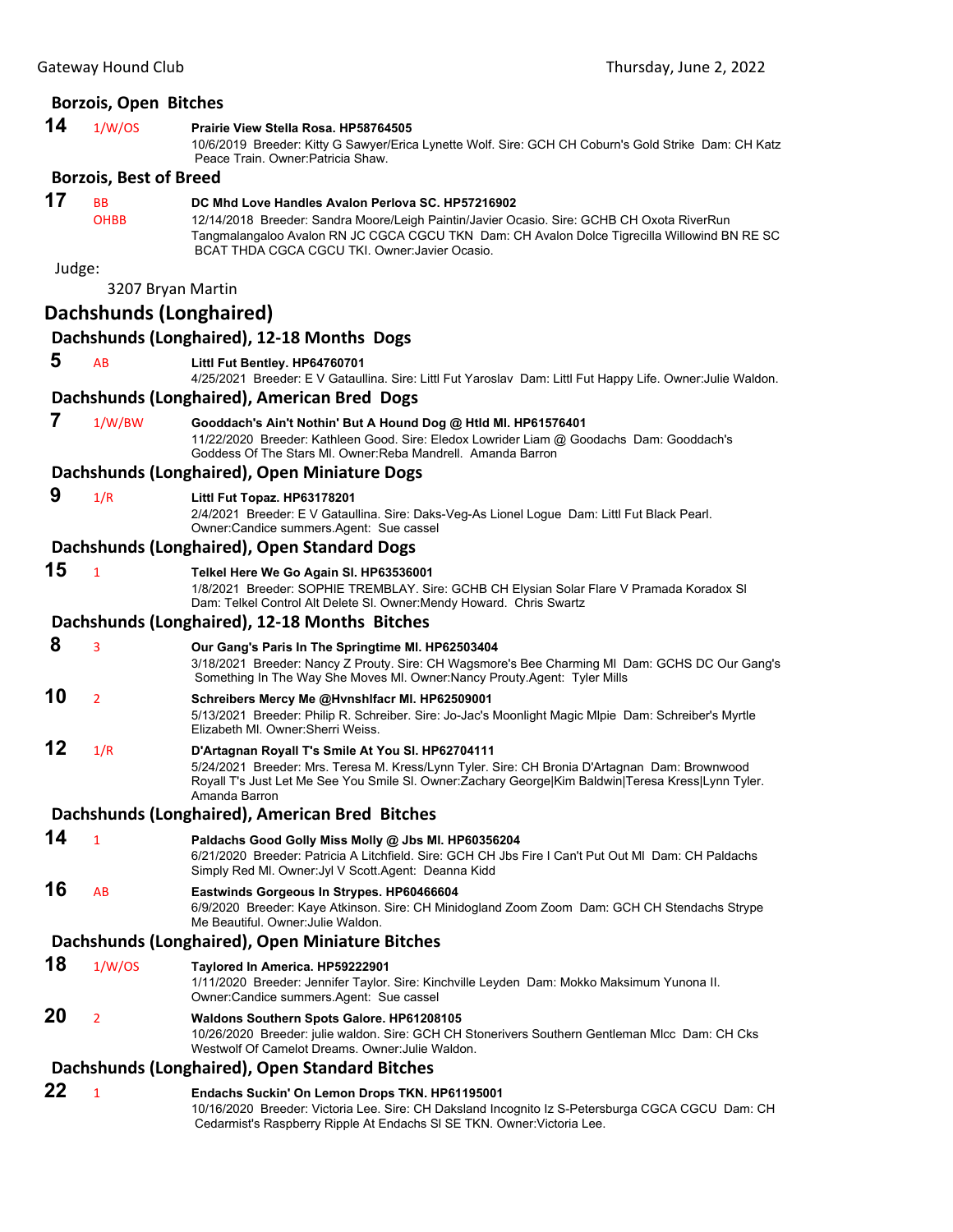# **Dachshunds (Longhaired), Best of Breed**

| 17     | <b>BB</b><br>OHBB/OHG4 | GCHB CH Lockshire V Splendor Farm Messenger Of Strength SI. HP59035201<br>12/17/2019 Breeder: Kathleen Lockyer/Thomas Lockyer/Kelly Denise Mckinney. Sire: GCHP CH<br>Lockshire's Cash Only Please SI CGC Dam: CH Splendor Farm Raise A Glass To Freedom SI.<br>Owner:Kathleen Thomas Lockyer  Kelly McKinney. |
|--------|------------------------|----------------------------------------------------------------------------------------------------------------------------------------------------------------------------------------------------------------------------------------------------------------------------------------------------------------|
| 19     |                        | CH Daks-Veg-As Amadeus. HP59120001<br>3/28/2019 Breeder: S.V. Baranova Shtokkmann. Sire: Basshubert Hat Trick In Vegas Dam: Daks-Veg-As<br>Gala Gradiva. Owner:Dawn M. Hintz.Agent: Kaye Atkinson                                                                                                              |
| 21     |                        | GCH CH Kenmar's The Big Easy At Wincroft. HP59961501<br>5/13/2020 Breeder: Marianne McCullough/Judy Hargrove/Mrs. Kendra Suggs/Mr. Dylan Suggs. Sire: CH<br>Kenmar's Tiny Wonder One Love NAJ DN CGCA CGCU TKI Dam: CH Kenmar's Big Bang Theory.<br>Owner: Barbara and Michele Johannes Marianne McCullough.   |
| 23     |                        | CH Ozo's Wild About Harry MI. HP60551902<br>8/14/2020 Breeder: Janice Finney/Janice Finney/Janice Finney. Sire: CH Harlequin Cc Cessna Cardinal<br>MI Dam: CH Ozo's N Vztops Moroccan Oasis MI. Owner:Linda Shaddy And Janet Cunningham.                                                                       |
| 25     |                        | GCH CH Littl Fut Franco, HP60745801<br>8/6/2019 Breeder: E V Gataullina. Sire: Zvezda Kovaleni Yago Dam: Littl Fut Jewel. Owner:Candice<br>summers.Agent: Sue cassel                                                                                                                                           |
| 27     | <b>SEL</b>             | GCHB CH Littl Fut Jaquet Droz. HP61362802<br>8/2/2019 Breeder: Elena Gataullina. Sire: Tezaurus Dream Unison Dam: Littl Fut Beauty And Luxury.<br>Owner:Dawn M. Hintz.Agent: Kaye Atkinson                                                                                                                     |
| Judge: |                        |                                                                                                                                                                                                                                                                                                                |
|        | 3207 Bryan Martin      |                                                                                                                                                                                                                                                                                                                |
|        | Dachshunds (Smooth)    |                                                                                                                                                                                                                                                                                                                |
|        |                        | Dachshunds (Smooth), Puppy (9-12 Months) Dogs                                                                                                                                                                                                                                                                  |
| 5      | 1/W                    | Doxy Den's Lord Of The Rings Ms. HP63446305<br>8/9/2021 Breeder: Anne Thibault. Sire: CH Parracino's Odinson At Doxy Den Ms Dam: Poor Meadow's<br>Baby Dill Msp. Owner: Susan D Parracino. Agent: Ramona Browning                                                                                              |
|        |                        | Dachshunds (Smooth), 12-18 Months Dogs                                                                                                                                                                                                                                                                         |
| 7      | 1/R                    | Lost Creek Heart Is A Feather, HP62604302<br>5/13/2021 Breeder: Mrs. Susan Ann Genz/Timothy Genz. Sire: GCH CH Rosegate@Antir Braav Pony<br>Soldier SE Dam: GCH CH Lost Creek Moment Of Beauty JE BCAT. Owner:Cassie Myers   Edgar Myers.                                                                      |
|        |                        | Dachshunds (Smooth), Puppy (6-9 Months) Bitches                                                                                                                                                                                                                                                                |
| 6      | 1                      | Wtl Tin Goddess Msd. HP63607402<br>9/10/2021 Breeder: Dominique Spann. Sire: CH Mayor Iz Omskoi Kreposti Dam: Hr Thors Need For<br>Daisy Ms. Owner: Dominique R Spann. Agent: Kaye Atkinson                                                                                                                    |
|        |                        | Dachshunds (Smooth), Bred-By-Exhibitor (Adult) Bitches                                                                                                                                                                                                                                                         |
| 8      | 1                      | Hvnshlfacr Merit Of Honor Mps. HP57125301<br>1/11/2019 Breeder: Mrs. Sherri L Weiss. Sire: CH Linzy Yosemite Sam Mw Dam: Fairest Finley Of<br>Heavens Half Acre, Owner: Sherri Weiss,                                                                                                                          |
|        |                        | Dachshunds (Smooth), American Bred Bitches                                                                                                                                                                                                                                                                     |
| 10     | $\mathbf{1}$           | Wylde Rose A Desilu Production. HP59676501<br>2/6/2020 Breeder: Sharon S Anderson. Sire: CH Aviance's Son Of A Biotch Ss Dam: CH Geisler's Lucy In<br>The Sky With Diamonds. Owner: Alex Geisler Bernadetta Taflan. Agent: Debra Mattingly                                                                     |
|        |                        | Dachshunds (Smooth), Open Miniature Bitches                                                                                                                                                                                                                                                                    |
| 12     | AB                     | Templedox Devil In A Red Dress Ms. HP59948104<br>9/24/2019 Breeder: Mr. David A Temple. Sire: GCH CH Nomalas Doodle Dandy V Tudorglen Ms Dam:<br>Templedox Ashes To Ashes Ml. Owner:David Temple  Deanna Kidd.                                                                                                 |
| 14     | 1/W/BW                 | Beachside Dox Tin Cup Chalice Ms. HP59016402<br>10/29/2019 Breeder: Cliff Ramos/Cliff Ramos/Walter D Cunningham/Walter D Cunningham. Sire: CH<br>Paradise's Red Hot Renegade Ms Dam: CH Beachside Dox Swingin' Hula Girl Ms. Owner: Dr Catherine<br>Martine Agent: Tyler Mills                                 |
|        |                        | Dachshunds (Smooth), Open Standard Bitches                                                                                                                                                                                                                                                                     |
| 16     | 1/R                    | Passport Thank You For The Venom Ss. HP58494702<br>9/14/2019 Breeder: Mr. Arvind DeBraganca/Jovce de Braganca, Sire: GCH CH Passnort It's All In How                                                                                                                                                           |

9/14/2019 Breeder: Mr. Arvind DeBraganca/Joyce de Braganca. Sire: GCH CH Passport It's All In How You Say It Ss Dam: CH Passport The Heart Wants What It Wants. Owner:Melony Lopez |Arvind DeBraganca .Agent: Angel Lopez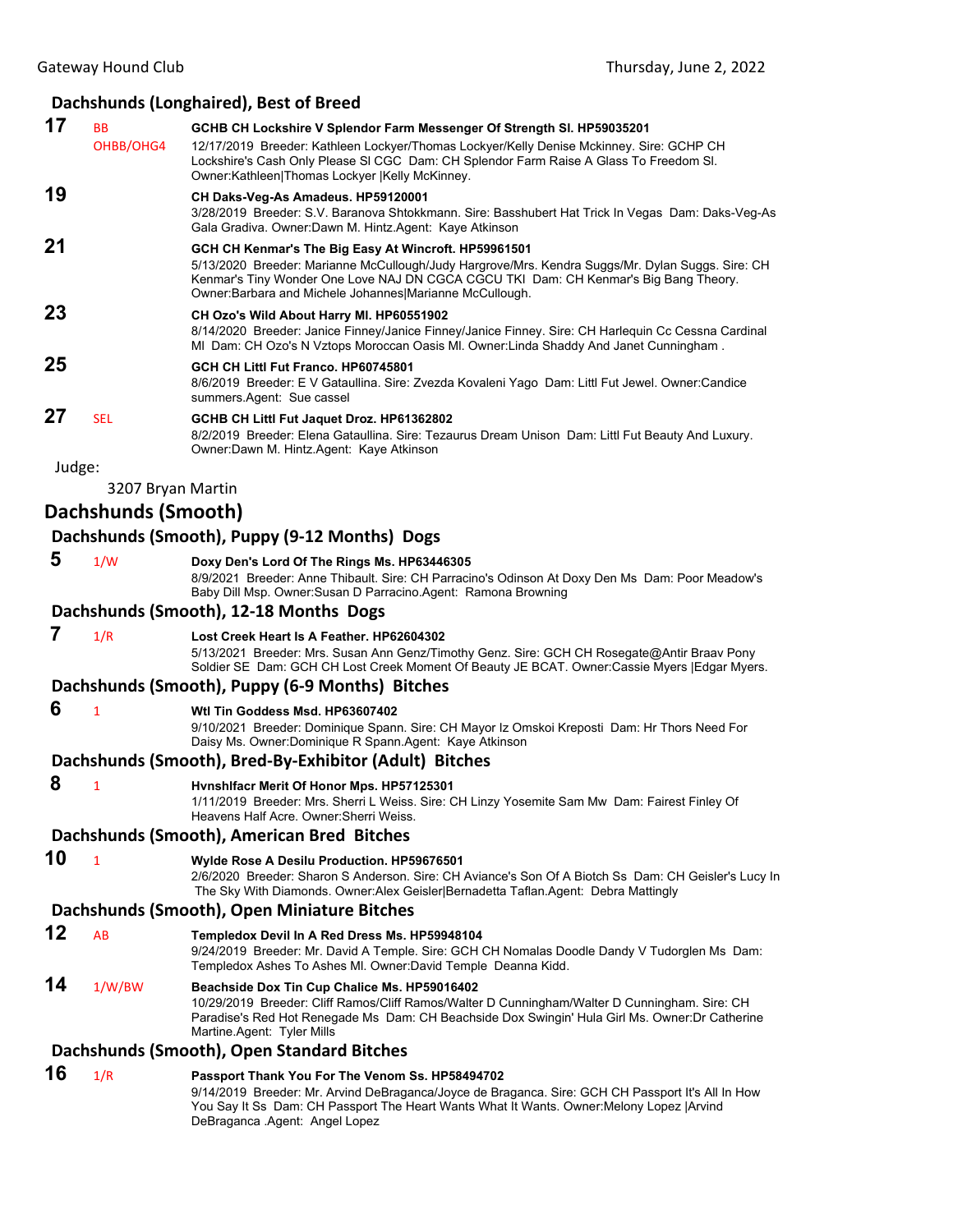Gateway Hound Club **Club <b>Club Club Club Thursday, June 2, 2022 18** <sup>2</sup> **Dublin Creeks I'Ll Be The Difference. HP63734302** 5/23/2021 Breeder: Susan Elizabeth O'Reilly. Sire: GCHG CH Dublin's Black Ice Dam: GCH CH Dublin Creek Fun In The Sun At Windfall. Owner:Katie Noyes|Susan O Reilly.Agent: Debra Mattingly **Dachshunds (Smooth), Best of Breed 9** OS **CH Hidden Cedars Meant Condition Ms. HP52134104** 8/2/2016 Breeder: Gloria Latour. Sire: CH Criscross Meant To Be Msc Dam: CH Hidden Cedars Secret Negotiations Ms. Owner:Mendy Howard. Chris Swartz **11** EX **CH Wtl Get Him To The Greek Ms. HP62848804** 5/13/2021 Breeder: Dominique Spann/Bridget Loveless. Sire: GCH CH Kupecheskiy Syn Iz Omskoi Kreposti Dam: Hr Quincys Blue Asia Msp. Owner:Dominique R Spann.Agent: Kaye Atkinson **20** SEL **GCH CH Lost Creek Moment Of Beauty JE BCAT. HP55444404** OHBB 4/23/2018 Breeder: Mrs. Susan Ann Genz/Timothy Genz. Sire: GCHB DC Bensarka Top Cat RATN Dam: GCHS DC Jagies At Last V Spellbound JE CGC. Owner:Susan Genz. **24** BB **CH Leru V Stendachs Right As Rain Ms. HP62255001** 1/22/2021 Breeder: Leann Lange/Barbara Robinson. Sire: CH Stendachs Traditional No Strypes Dam: CH Leru Crickhollow Pink Panther. Owner:Monica Stensby.Agent: Kaye Atkinson **26 CH Lost Creek Rolling In The Deep. HP62604301** 5/13/2021 Breeder: Mrs. Susan Ann Genz/Timothy Genz. Sire: GCH CH Rosegate@Antir Braav Pony Soldier SE Dam: GCH CH Lost Creek Moment Of Beauty JE BCAT. Owner:Susan Genz. Judge: 35536 Ms. Karen J Hynek **Dachshunds (Wirehaired) Dachshunds (Wirehaired), Bred‐By‐Exhibitor (Adult) Bitches 6** 1/R **Hunu-Hvnshlfacr Over And Underground Mw. HP62353801** 4/2/2021 Breeder: Marie Dorris/Sherri Weiss. Sire: GCH CH Hunu Southern Style Mw Dam: Hvnshlfacr Merit Of Honor Mps. Owner:Sherri Weiss. **Dachshunds (Wirehaired), Open Standard Bitches 8** 1/W **Brazosski Rivendell's Mayflower. HP59232403**

Yuletides Fahrenheit 451 Sw. Owner:Kellie Williams|Diana Rockwell.Agent: Lisa Bettis **Dachshunds (Wirehaired), Best of Breed**

 **7** OS **GCH CH Maurice Iz Novo-Peredelkino. HP58750401** 6/13/2018 Breeder: A V Vorobyeva. Sire: Patree Kay Iz Novo-Peredelkino Dam: Khokhloma Iz Novo-Peredelkino. Owner:ALICIA J ODONNELL|Mark V ODonnell.Agent: billy huntington **12** BB **GCHS CH Watermark The Secrets In The Sauce V. Legibach Sw. HP59669401** 3/5/2020 Breeder: Tyler Mills/Gina Leone Middings/Pat Leone. Sire: GCHB CH Treis Pinheiros Quid Pro Quo Sw Dam: CH Legibach Double The Love Sw. Owner:Tyler Mills|Joseph Metheney|Bill Gorodner.

11/29/2019 Breeder: Kellie Williams/Diana Rockwell. Sire: DC Brazos Ski The Apostle Dam: CH

Judge:

35536 Ms. Karen J Hynek

# **Grand Basset Griffon Vendeens**

# **Grand Basset Griffon Vendeens, Open Dogs**

 **5** 1/W **Gebeba's Philadelphia City Special At Vernaccia CM2. HP50607202** 9/5/2015 Breeder: George Barth/Betty Barth/Jessica Rotondo. Sire: Debucher Renoir CM Dam: CH Debucher Delicieuse CM. Owner:Karen Schaffer Meldrum|Denise Parker|Betty Barth.

# **Grand Basset Griffon Vendeens, Puppy (9‐12 Months) Bitches**

 **6** AB **Sidekick's Go The Xtra Mile. HP63489601**

8/30/2021 Breeder: Brent Humphrey/Corey Benedict/Katherine Kellum/Justin Rose. Sire: CH Sidekick's Royal Guard Of Arendale Dam: Jouvence Du Bois Mande. Owner:Brent Humphrey|Corey Benedict.Agent: Jody Paquette-Garcini

# **Grand Basset Griffon Vendeens, Best of Breed**

 **7** BB **GCHB CH Sidekick's Secret Weapon. HP59232202** 1/16/2020 Breeder: Shari Green/Brent Humphrey/Corey Benedict. Sire: GCHB CH Sidekick's Life In The Fast Lane Dam: Sidekick's Jete Entrelace. Owner:Laurie Green|Erline Jesseman|Brent Humphrey|Jody Garcini.

# **8** OS **GCHS CH Sidekick's Ice Queen At R-N-B CM. HP48828703**

OHBB 1/31/2015 Breeder: Brent Humphrey/Corey Benedict/Laura Offerdahl. Sire: CH Sidekick's Amour De Bonami CM6 Dam: Sidekick's Daisy Duke. Owner:Laurie Green|Brent Humphrey|Barbara Miller.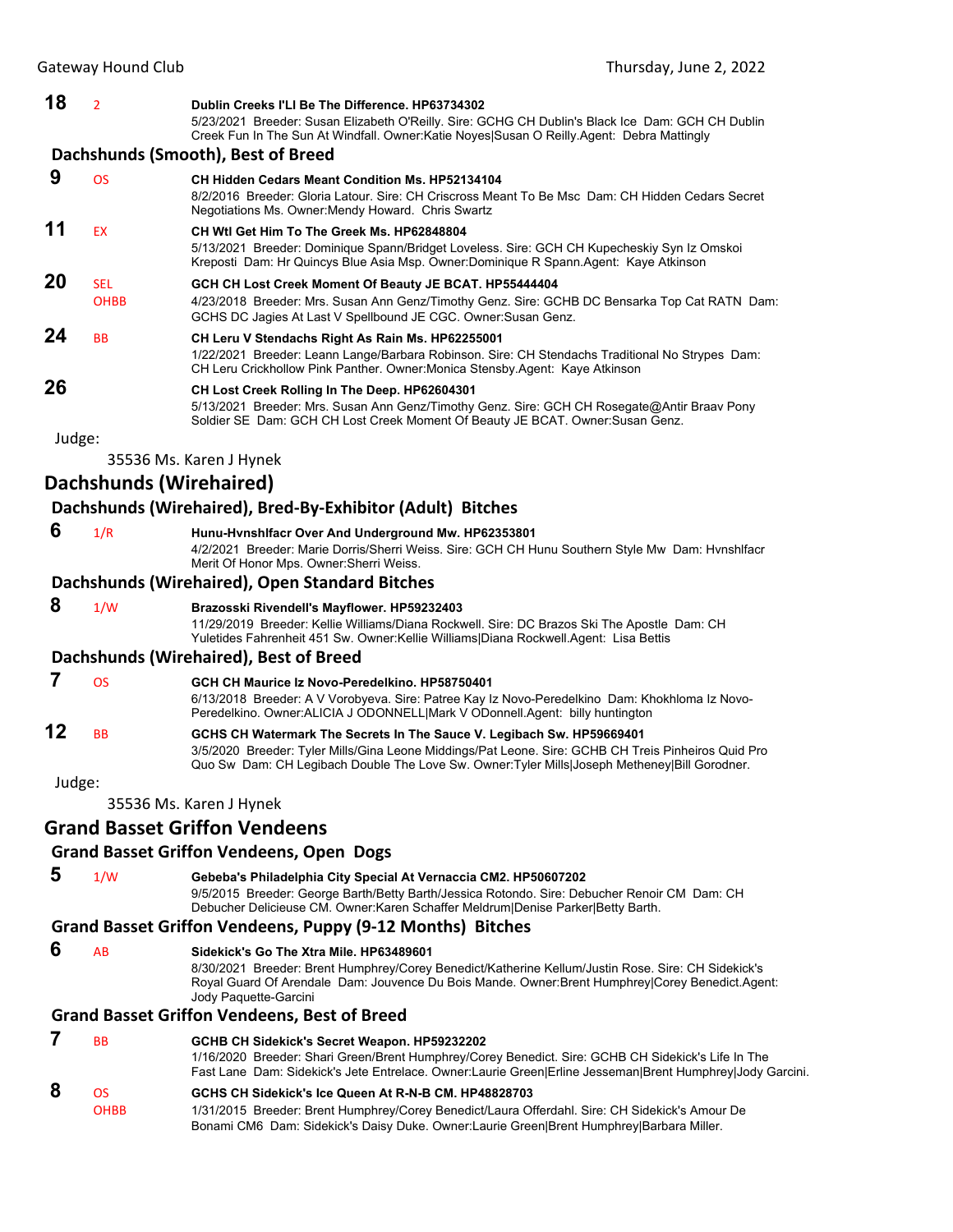#### Judge:

35536 Ms. Karen J Hynek

# **Greyhounds**

# **Greyhounds, Puppy (9‐12 Months) Dogs**

| 5      | 1/W/BB                           | Sky Hi Hunt Fire Burning. HP63547605                                                                                                                                                                                                        |
|--------|----------------------------------|---------------------------------------------------------------------------------------------------------------------------------------------------------------------------------------------------------------------------------------------|
|        | OHBB/OHG3                        | 8/7/2021 Breeder: Anita Pugh/Dwayne Pugh/Gavin Pugh. Sire: CH Estet Classic Genteel Ashby Dam: Sky<br>Hi Hunt Kissed By Fire. Owner: Wendy Anderson James Donahue D. Scott Pfeil Anita Pugh.                                                |
|        | <b>Greyhounds, Best of Breed</b> |                                                                                                                                                                                                                                             |
| 6      | <b>OS</b>                        | GCHB CH Sky Hi Hunt Song Of Fire And Ice. HP54469908<br>9/30/2017 Breeder: Anita Pugh/Dwayne Pugh/Gavin Pugh. Sire: GCH CH Ki's Primo Vi Prendo Dam: CH<br>Sky Hi Girls Run The World SC. Owner: James Donahue D Scott Pfeil Geno Sisneros. |
| 7      | <b>SEL</b>                       | GCHB CH Pax Mundi Bacchus, HP55254702<br>5/6/2017 Breeder: Christopher Shields. Sire: CH Denetorn Des Legendes Du Moyen Age Dam: Sobers<br>Rosa Mundi. Owner: Waylon Ramming Alyeace Geary.                                                 |
| 8      | <b>SEL</b>                       | <b>CH Poachers Irresistible Carli BCAT. HP61398502</b><br>11/12/2020 Breeder: Waylon Ramming. Sire: CH Poachers Star When You Shine Dam: CH Lakilanni<br>Bang Bang At Poacher. Owner: Scott M Thomas.                                       |
| 9      | AB                               | <b>CH Poachers Gustavo Fring. HP58565903</b><br>9/25/2019 Breeder: J Waylon Ramming. Sire: GCHB CH Pax Mundi Bacchus Dam: CH Poachers A New<br>Dawn. Owner: Waylon Ramming. Agent: Jody Paquette-Garcini                                    |
| 11     |                                  | CH Hunters Artemis Moon Of Poachers BCAT, HP58725110<br>10/3/2019 Breeder: Waylon Ramming. Sire: GCHB CH Pax Mundi Bacchus Dam: CH Lakilanni Bang<br>Bang At Poacher. Owner: J Waylon Ramming Beth Jewell.                                  |
| Judge: |                                  |                                                                                                                                                                                                                                             |
|        |                                  | 35536 Ms. Karen J Hynek                                                                                                                                                                                                                     |
|        | <b>Harriers</b>                  |                                                                                                                                                                                                                                             |
|        | <b>Harriers, Best of Breed</b>   |                                                                                                                                                                                                                                             |
| 5      | <b>BB</b>                        | CH Blythmoor Sheez-Beez How High The Moon. HP58129204<br>5/22/2019 Breeder: Margie Dykstra. Sire: GCHS CH Blythmoor Chance Encounter At Shadowmere TD<br>TDU TKN Dam: Wynfield When Sunny Gets Blue. Owner: Sheila Allen Billy Huntington.  |

Judge:

3207 Bryan Martin

## **Ibizan Hounds**

#### **Ibizan Hounds, Bred‐By‐Exhibitor (Adult) Bitches**

### **6** 2/R **Windrift's Border Town Buzz. HP62469402**

3/20/2021 Breeder: Lisa Venegas/Brenda Murray. Sire: GCH CH Neavaeh's Poppin' The Pop Rocks @ Windrift Dam: Nevaeh's Beauty School Dropout. Owner:B Murray|K Murray|L Venegas.

#### **8** 1/W **Nahala Heron And Hound's Tickle Me Pink. HP62936404** 5/1/2021 Breeder: Meegan Pierotti-Tietje/Alexandria Mitchell. Sire: DC Honeymoon's Livin On The Edge SC ACT1 SCN SIN CGC TKN Dam: CH Heron And Hound's Just You Wait. Owner:Alex Mitchell|Meegan Pierotti-Titeje.

#### **Ibizan Hounds, Best of Breed**

| 10 | OS.         | GCH DC Nahala's Eternal Winter At Morado SC, HP55526403                                              |
|----|-------------|------------------------------------------------------------------------------------------------------|
|    |             | 3/3/2018 Breeder: Alexandria R Mitchell-Lynch. Sire: CH Davinci Nahala Chaos Reigns Dam: GCH DC      |
|    |             | Nahala's Signed Sealed Delivered SC CA TKN. Owner: Leah Hartlep Alex Mitchell.                       |
| 11 | BB/G4       | GCH CH Nahala's Winter Dragon TKN. HP55526405                                                        |
|    | Q(100/0102) | 000000 Description Alexandria D. Mitchell Lunch, Oine, Oll Devised Natale Ohean Deigna, Deux, OOLLDO |

OHBB/OHG2 3/3/2018 Breeder: Alexandria R Mitchell-Lynch. Sire: CH Davinci Nahala Chaos Reigns Dam: GCH DC Nahala's Signed Sealed Delivered SC CA TKN. Owner:Alexandria Mitchell Lynch.

#### **12** AB **GCHB DC Hart's Up Tall And High RN FDC MC BCAT ACT2J DN CGC TKA ATT. HP56446803** 9/28/2018 Breeder: Brianne Butcher/Katie Belz. Sire: GCHB DC Loco Motion's Dare To Prevail With Hart MC LCX5 Dam: GCHB DC Kamars Final Laugh MC LCX3. Owner:Hiland Langhans|Brianne Butcher.Agent: Jody Paquette-Garcini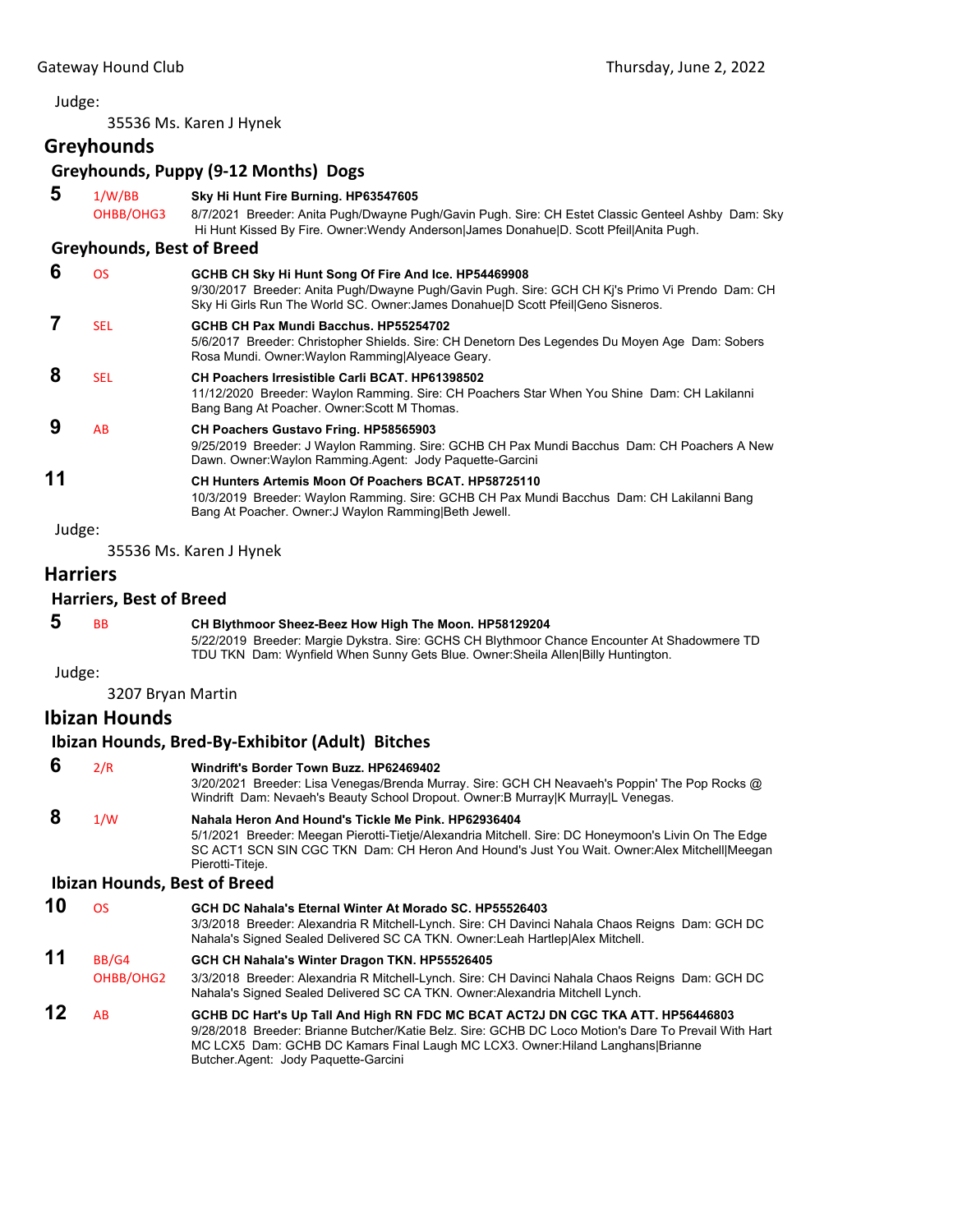#### Judge:

3207 Bryan Martin

|        | 3207 Bryan Martin              |                                                                                                                                                                                                                                                                            |
|--------|--------------------------------|----------------------------------------------------------------------------------------------------------------------------------------------------------------------------------------------------------------------------------------------------------------------------|
|        | <b>Irish Wolfhounds</b>        |                                                                                                                                                                                                                                                                            |
|        |                                | Irish Wolfhounds, Bred-By-Exhibitor (Adult) Dogs                                                                                                                                                                                                                           |
| 7      | 1/W/BW                         | Wildisle Brie Straight Shooter. HP61732608<br>12/31/2020 Breeder: Jill R Bregy/Debbie Chastain/Beth Chastain M.D Sire: CH Brie Shooting From The<br>Hip Dam: CH Wildisle Brie Goodness Gracious. Owner:Debbie Chastain Beth Chastain M.D                                   |
|        |                                | Irish Wolfhounds, Bred-By-Exhibitor (Adult) Bitches                                                                                                                                                                                                                        |
| 10     | 1/W                            | Wildisle Brie Troubleshooter, HP61732609<br>12/31/2020 Breeder: Jill R Bregy/Debbie Chastain/Beth Chastain M.D Sire: CH Brie Shooting From The<br>Hip Dam: CH Wildisle Brie Goodness Gracious. Owner:Debbie Chastain Beth Chastain M.D                                     |
|        |                                | <b>Irish Wolfhounds, Best of Breed</b>                                                                                                                                                                                                                                     |
| 11     | <b>OS</b>                      | CH Dia Duit Slaine Tenor, HP57907002<br>5/13/2019 Breeder: Pamela F McNeil/Rockne Elgin. Sire: GCH CH Shellane Pavarotti Sings For Slaine<br>Dam: CH Dia Duit's Anna Aine CGC. Owner: Christine and Robert Bernstein and Helen Philpott   Pam Elgin.                       |
| 16     | <b>SEL</b>                     | GCHS CH Wildisle Brie Good Golly Ms Molly. HP52232202<br>9/13/2016 Breeder: Jill R Bregy/Debbie Chastain/Beth Chastain M.D Sire: CH Bailebrae The Monsignor<br>Dam: GCHS CH Wildisle Brie Andromeda. Owner: Jill R Bregy Debbie Chastain   Beth Chastain M.D               |
| 18     | BB<br>OHBB/OHG1                | CH Caraglen Berwyck Libaan At Dry Creek. HP58319308<br>6/19/2019 Breeder: Beverly Stobart/Susan Stobart/Gretchen Bernardi. Sire: CH Caredig Renegade Dam:<br>Caraglen Berwyck La De Dah. Owner: Angela Hunter Knight.                                                      |
| Judge: |                                |                                                                                                                                                                                                                                                                            |
|        | 3207 Bryan Martin              |                                                                                                                                                                                                                                                                            |
|        | <b>Otterhounds</b>             |                                                                                                                                                                                                                                                                            |
|        |                                | <b>Otterhounds, Puppy (6-9 Months) Dogs</b>                                                                                                                                                                                                                                |
| 5      | 1/W/BB/BW<br><b>Best Puppy</b> | Kiowa Creeks Red Tail Lights Heading For Spain. HP63404802<br>9/19/2021 Breeder: Susan Plucheck/WAYNE PLUCHECK. Sire: Kiowa Creek's Sammy Can't Drive 55<br>Dam: GCHS CH Ironquest's C You're A Fine Girl. Owner: Wayne Susan Plucheck. Agent: Danielle Goodland           |
|        |                                | <b>Otterhounds, 12-18 Months Dogs</b>                                                                                                                                                                                                                                      |
| 7      | 1/R                            | Kiowa Creeks Qcumber Knows Best VHMA. HP62311410<br>4/25/2021 Breeder: SUE PLUCHECK/WAYNE PLUCHECK, Sire: Beardsen Friar Tuck O'Wooded Glen<br>THDA CGC TKN Dam: GCH CH Kiowa Creeks Little Rascal Miss Crabtree. Owner: Dian Quist.                                       |
|        |                                | <b>Otterhounds, Puppy (6-9 Months) Bitches</b>                                                                                                                                                                                                                             |
| 6      | AB                             | Kiowa Creek's Dance With Me. HP63404806<br>9/19/2021 Breeder: Susan Plucheck/WAYNE PLUCHECK. Sire: Kiowa Creek's Sammy Can't Drive 55<br>Dam: GCHS CH Ironquest's C You're A Fine Girl. Owner: Pamela Grant.                                                               |
| 8      | 1/W/OS                         | Kiowa Creeks Shes A Poor Mans Rich Girl. HP63404808<br>9/19/2021 Breeder: Susan Plucheck/WAYNE PLUCHECK. Sire: Kiowa Creek's Sammy Can't Drive 55<br>Dam: GCHS CH Ironquest's C You're A Fine Girl. Owner: Wayne Susan Plucheck. Agent: Danielle Goodland                  |
|        |                                | Otterhounds, 12-18 Months Bitches                                                                                                                                                                                                                                          |
| 10     | 1/R                            | Kiowa Creeks People Call Me Mrs Wormer. HP62311401<br>4/25/2021 Breeder: SUE PLUCHECK/WAYNE PLUCHECK, Sire: Beardsen Friar Tuck O'Wooded Glen<br>THDA CGC TKN Dam: GCH CH Kiowa Creeks Little Rascal Miss Crabtree. Owner:Wayne Susan<br>Plucheck.Agent: Danielle Goodland |
| 12     | AB                             | Kiowa Creeks A Bird In The Hand. HP62311409<br>4/25/2021 Breeder: SUE PLUCHECK/WAYNE PLUCHECK. Sire: Beardsen Friar Tuck O'Wooded Glen<br>THDA CGC TKN Dam: GCH CH Kiowa Creeks Little Rascal Miss Crabtree, Owner:Pamela Grant,                                           |
| Judge: |                                |                                                                                                                                                                                                                                                                            |
|        | 3207 Bryan Martin              |                                                                                                                                                                                                                                                                            |
|        |                                |                                                                                                                                                                                                                                                                            |

# **Rhodesian Ridgebacks**

# **Rhodesian Ridgebacks, Bred‐By‐Exhibitor (Adult) Dogs**

# **7** 1/W **Sanspeur Back To Reality CGC. HP59933905**

OHBB 5/8/2020 Breeder: Michelle Haubrich/Wendi Shupe. Sire: GCH CH Lionridge's Maximum Voltage CGC Dam: DC Windycity's Madam Poppy Pomfrey RI SC CA BCAT CGC. Owner:Wendi M Shupe and Michelle Haubrich.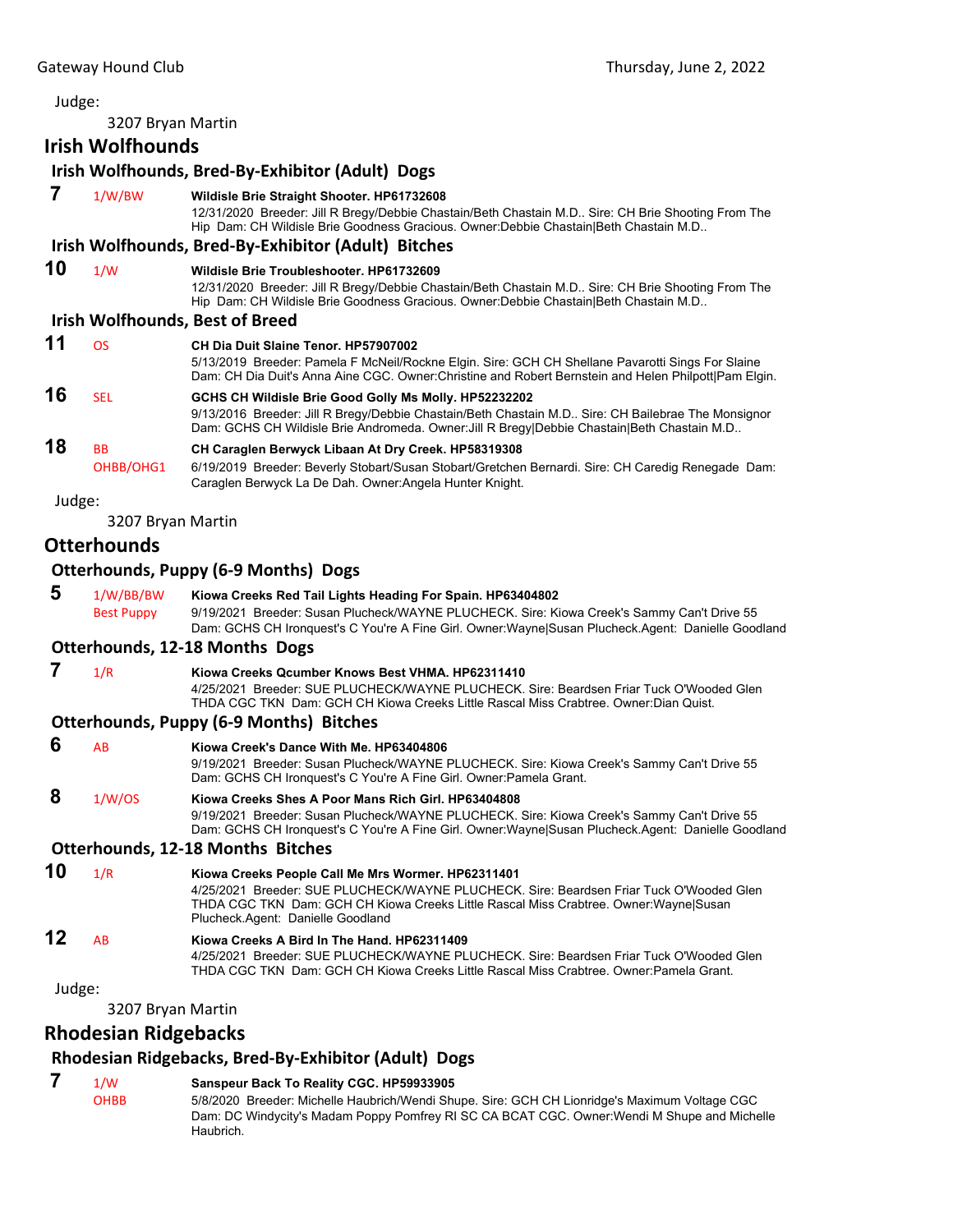# **Rhodesian Ridgebacks, Open Dogs**

| 9       | 1/R                        | Rainbow Hill's Sugar Daddy. HP59566602<br>12/28/2019 Breeder: Anthony Alario/Jill Davis. Sire: GCHG CH Highland Rim Sugar Man Of Presidio<br>Dam: CH Rainbow Hill's Zambia Alula. Owner: Lyndsay Metz. Sarah Krickeburg                                                                                  |
|---------|----------------------------|----------------------------------------------------------------------------------------------------------------------------------------------------------------------------------------------------------------------------------------------------------------------------------------------------------|
|         |                            | Rhodesian Ridgebacks, 12-18 Months Bitches                                                                                                                                                                                                                                                               |
| 6       | AB                         | Rhapsody's Sugar Magnolia. HP61451812<br>12/6/2020 Breeder: Mark Shirley. Sire: Kwetu's Joe Cotton Dam: Rhapsody's All That Jazz.<br>Owner: Meredith Womack.                                                                                                                                             |
| 10      | AB                         | Cynara's OMG Just Like Momma Miley!. HP62491105<br>5/21/2021 Breeder: Danielle M Homan/Elaine Hudson. Sire: DC Cynara's Got A Friend In Me SC CA<br>Dam: FC Cynara's Just Like A Wrecking Ball SC CA CGC. Owner:Elaine Hudson Mark Hudson. Kari Adams                                                    |
|         |                            | <b>Rhodesian Ridgebacks, Open Bitches</b>                                                                                                                                                                                                                                                                |
| 16      | 3                          | Wayamba's Free Spirit. HP54803901<br>12/19/2017 Breeder: Sharon C Gardner. Sire: GCHB CH Triggerhill's Western Adventure RN SC CGC<br>Dam: CH Wayamba's Touched By An Angel. Owner: Sharon C Gardner Agent: Sue Cassel                                                                                   |
| 18      | 2/R                        | Southridge Visions Of The Future At Dragonridge. HP58013902<br>6/3/2019 Breeder: Ms. Linda Winford/Ms. Kathleen E Lyons. Sire: CH Nashira's Southridge Reflection In<br>Time Dam: CH Southridge Kisa Lindiwe. Owner: Linda Winford. Agent: Christine Swartz                                              |
| 22      | 1/W/BW/OS                  | Rhapsody's Cheeky Chic. HP61451805<br>12/6/2020 Breeder: Mark Shirley. Sire: Kwetu's Joe Cotton Dam: Rhapsody's All That Jazz.<br>Owner: Gretchen Freund Mark Shirley.Agent: Ramona Browning                                                                                                             |
|         |                            | <b>Rhodesian Ridgebacks, Best of Breed</b>                                                                                                                                                                                                                                                               |
| 11      | <b>SEL</b>                 | GCHB CH Kabusha Allegro Minuetto. HP50754204<br>9/21/2015 Breeder: Kim N. Ellsmore/Rosemary Teel. Sire: Ridgeville's Royal Reign Dam: Kabusha<br>Dreams Come True. Owner: Kim N Ellsmore.                                                                                                                |
| 19      |                            | CH Harley Ridge's Back In Black. HP54646101<br>11/9/2017 Breeder: Heike Fulton/Rick Fulton. Sire: GCHB CH Elyia's Stardust CA Dam: GCHG CH Harley<br>Ridge's Magical Madhi Of Spring Valley SC. Owner: Heike Fulton Rick Fulton. Agent: Sue Cassel                                                       |
| 21      | <b>BB</b>                  | GCHG CH Kkrspirit Of Goodwill. HP55750005<br>6/6/2018 Breeder: June Greenwood. Sire: CH Kkr You Should Be Dancing CGC Dam: CH Kkr Captain's<br>Skip To My Lou. Owner:Kenna Bertelli Steve Bertelli June Greenwood.Agent: Kelly Shupp                                                                     |
| Judge:  | 3207 Bryan Martin          |                                                                                                                                                                                                                                                                                                          |
| Salukis |                            |                                                                                                                                                                                                                                                                                                          |
|         | Salukis, 12-18 Months Dogs |                                                                                                                                                                                                                                                                                                          |
| 5       | 1/W/BW                     | Raza Soda Pop Confusion. HP61971105<br>2/19/2021 Breeder: Patricia Gillis/John Gillis. Sire: GCHG CH Deiconsorti Always In The News Dam: GCH<br>CH Winds Baha Daydream Believer At Raza. Owner: John Gillis Patricia Gillis Shana Valenta.                                                               |
|         |                            | Salukis, Bred-By-Exhibitor (Puppy) Dogs                                                                                                                                                                                                                                                                  |
| 9       | $\mathbf{1}$               | Al Sayad Isirad Oh Bringing Back The Sunshine. HP64714602<br>11/30/2021 Breeder: Jack Adams/Kari Adams/Fiona Bennett/Deborah Satterfield, Sire: GCHB CH Khiva's<br>Samwise Of Isirad RN SC MX AXJ OF CGC TKN Dam: GCH CH Azharaani Ki Tzarina Kira JC CA.<br>Owner: Kari Adams Jack Adams Fiona Bennett. |
|         |                            | Salukis, Bred-By-Exhibitor (Adult) Dogs                                                                                                                                                                                                                                                                  |
| 17      | 3                          | Blue Nile Majestic Bronze. HP58993901<br>12/3/2019 Breeder: Sara Winsted/Michael McMillan. Sire: GCHS CH J.A.Y. Jp Love Me Tender Blue Nile<br>Dam: GCHB CH Tazillah Elmas Blue Nile. Owner:Sara Winsted and Michael Winsted Michael McMillan.                                                           |
| 19      | 4                          | Azharaani Nur Sweet Prince Hamlet JC. HP61051602<br>8/22/2020 Breeder: Gina Hayden/Fiona Bennett/Thomas Dunne. Sire: Al Sayad Gaia Tor Mjolnir Nihaati<br>Dam: GCH CH D'Ansor Dar Be'Ance Al Sayad. Owner: Fiona Bennett Gina Hayden T Dunne.                                                            |
| 21      | 1/R                        | Twilight's Time Traveler. HP62000101<br>3/12/2021 Breeder: Lila Marie Burnett/Rick Brown. Sire: GCHB CH Tamrick Blood Moon Of Appalachia<br>SC Dam: GCHB CH Shahtani Pequest Twilight Zvart SC. Owner: Rick Brown.                                                                                       |
| 23      | $\overline{2}$             | Hajji-Silverlea Sherom Bourbon Peach Smash. HP62611606                                                                                                                                                                                                                                                   |

4/12/2021 Breeder: Lea Anne Broseus/Shereen Shuman/Eva Broseus/Gerry Thornton/Tina Jumbelick. Sire: GCHB CH Sherom Silverlea Olaf's Warm Hugs JC Dam: GCH CH Desperado Pb Silverlea Sherom Live At The Garden SC. Owner:Lindsay Schneider|Ryan Spitzer|Lea Anne Broseus|Gerry Thornton.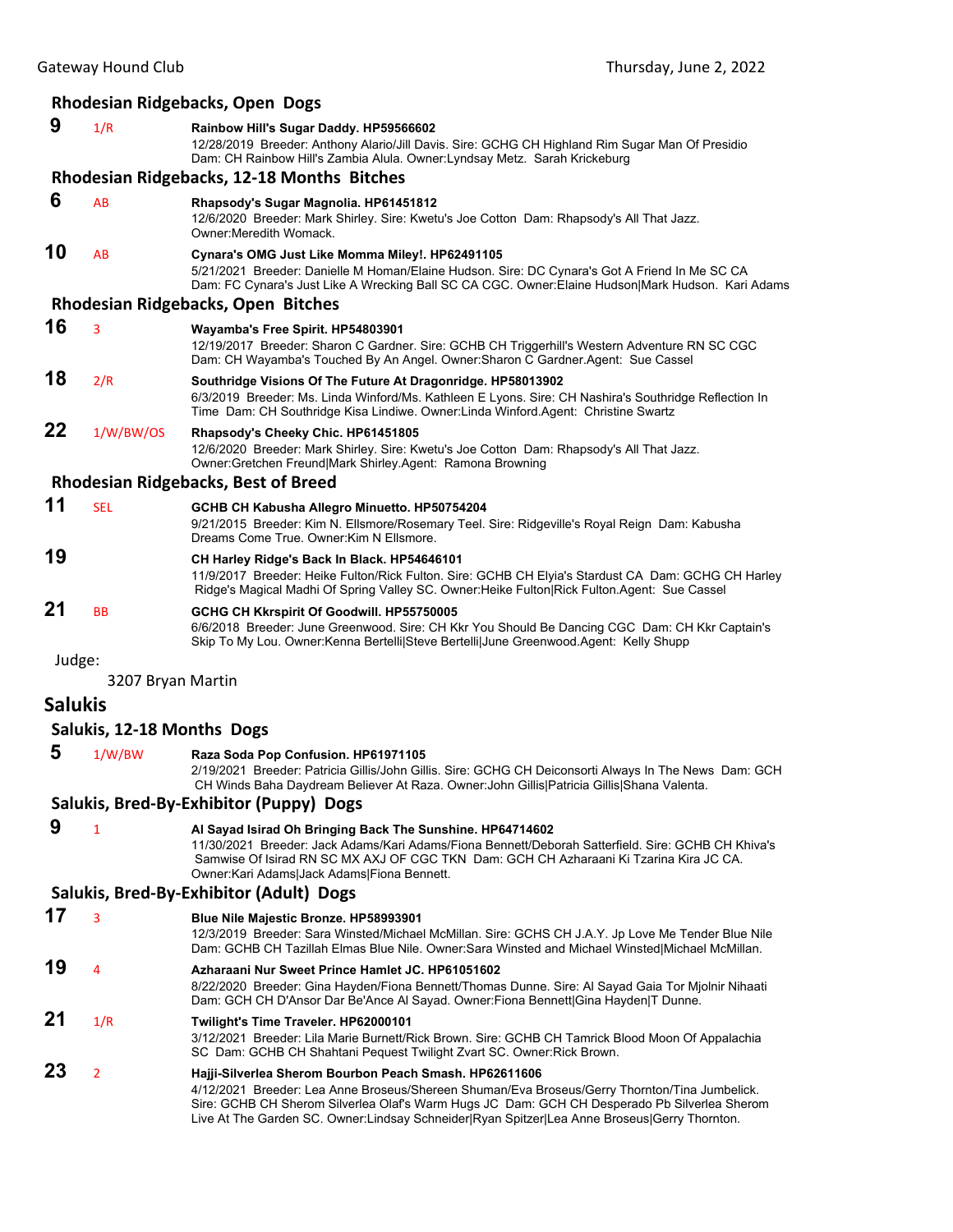| Salukis, Open Dogs                    |                |                                                                                                                                                                                                                                                                                                                               |  |
|---------------------------------------|----------------|-------------------------------------------------------------------------------------------------------------------------------------------------------------------------------------------------------------------------------------------------------------------------------------------------------------------------------|--|
| 33                                    | $\mathbf{1}$   | 7seas My Name Is Bocephus At Parfait. HP57321401<br>11/29/2018 Breeder: Camerin Kelly/Karin Kelly-Burns/Stephanie House. Sire: GCHB CH Impala Red<br>Headed Stranger Dam: GCH CH 7seas Parfait These Boots Are Made For Walkin. Owner:Camerin<br>Kelly Karin Kelly-Burns Stephanie House Kelly K Brown.                       |  |
|                                       |                | Salukis, Puppy (6-9 Months) Bitches                                                                                                                                                                                                                                                                                           |  |
| 6                                     | $\mathbf{1}$   | Srinagar Majalis Cascabela Thevetia. HP64516202<br>11/16/2021 Breeder: Srinagar Knl. Sire: Elamir Flamenco El Cortez Dam: Srinagar Circe El Samawhiya.<br>Owner: Marisa Murray.                                                                                                                                               |  |
|                                       |                | Salukis, Puppy (9-12 Months) Bitches                                                                                                                                                                                                                                                                                          |  |
| 10                                    | 3              | Hidasar Divine Ethereal Beauty. HP63393101<br>8/31/2021 Breeder: Debbie Ann Heckeroth/Terri Fortner-Jackson. Sire: CH Hidasar Jabberwocky Dam:<br>CH Haefen Izian Zela JC. Owner: Terri Fortner-Jackson   Terri Fortner-Jackson  Debbie Ann Heckeroth.                                                                        |  |
| 12                                    | $\overline{2}$ | Hidasar Divine Kismet Esme Janaan. HP63393102<br>8/31/2021 Breeder: Debbie Ann Heckeroth/Terri Fortner-Jackson. Sire: CH Hidasar Jabberwocky Dam:<br>CH Haefen Izian Zela JC. Owner:Debbie Ann Heckeroth Terri Fortner Jackson.                                                                                               |  |
| 14                                    | $\mathbf{1}$   | Timaru Genoa. HP63441401<br>8/23/2021 Breeder: Lesley A Brabyn/John A Brabyn. Sire: GCH CH Timaru Bandolier JC Dam: GCH CH<br>Timaru Lalique. Owner: Michelle Hathorn Sue Ann Pietros Lesley Brabyn.                                                                                                                          |  |
|                                       |                | Salukis, 12-18 Months Bitches                                                                                                                                                                                                                                                                                                 |  |
| 18                                    | $\overline{1}$ | Twilight's Never As Good As The First Time. HP62000105<br>3/12/2021 Breeder: Lila Marie Burnett/Rick Brown, Sire: GCHB CH Tamrick Blood Moon Of Appalachia<br>SC Dam: GCHB CH Shahtani Pequest Twilight Zvart SC. Owner:Nancy Curtis-Caswell Rick Brown.                                                                      |  |
| 20                                    | 3              | Vivor Baby It's Cold Outside. HP62064401<br>2/5/2021 Breeder: Teresa Vogelsang. Sire: Ramij Mufasa Ibn Amani JC Dam: El Baz Taj Tazkia JC CA.<br>Owner: Teresa Vogelsang.                                                                                                                                                     |  |
| 22                                    | $\overline{2}$ | 7seas Parfait Pharoah Kleopatra's Echo Of Avalon. HP62825102<br>5/5/2021 Breeder: Karin Kelly-Burns/Stephanie House/Darin Collins D.V.M Sire: CH Al Sayad Gaia Ghibli<br>Dam: GCH CH 7seas Parfait Avalon Arjean Of Keffiyeh. Owner:Camerin Kelly Stephanie House Darin<br>Collins DVM.                                       |  |
|                                       |                | Salukis, Bred-By-Exhibitor (Adult) Bitches                                                                                                                                                                                                                                                                                    |  |
| 32                                    | 4              | Eden's Corahk I Honestly Love U SC BCAT. HP55502501<br>2/18/2018 Breeder: Celeste M Johnson. Sire: CH Eden's Sultan Of Khazib-SM JC NAJ Dam: GCH CH<br>Tamarisk Cemal Coroarrah NA NAJ CGCA, Owner:CELESTE M JOHNSON,                                                                                                         |  |
| 34                                    | AB             | Virtue's London Calling. HP56648001<br>8/11/2018 Breeder: Jamey Witmer/Warren Cook/Wanda L Sirianni/Pamela Sirianni/Vicky Cook. Sire:<br>GCHB CH Wild West Show At Sundog Saloon JC BCAT Dam: GCH CH Santana Sirianni Stand Still Look<br>Pretty. Owner: Jamey Witmer BW Phillips Carin Houser.                               |  |
| 36                                    | 3              | Blue Nile Majestic Gold. HP58993907<br>12/3/2019 Breeder: Sara Winsted/Michael McMillan. Sire: GCHS CH J.A.Y. Jp Love Me Tender Blue Nile<br>Dam: GCHB CH Tazillah Elmas Blue Nile. Owner: Sara Winsted and Michael Winsted Michael McMillan.                                                                                 |  |
| 38                                    |                | Tribute Al Sayad Hot Lips. HP59259201<br>8/29/2019 Breeder: Betsy Cummings/Kevin Cummings/Fiona Bennett/David Bennett/K Murphy. Sire: Al<br>Sayad 7seas Parfait Isis Hawkbrother At Tribute Dam: GCHB CH Tributes Ringside Scandal. Owner:Fiona<br>Bennett Dr David Bennett.                                                  |  |
| 42                                    | $\overline{2}$ | Nefer Ka's Night At The Peep Show. HP59871201<br>4/25/2020 Breeder: Michelle Ridenour/Valerie Bauer. Sire: GCH CH Nefer Ka's Silver Dollar Dam: GCH<br>CH Nefer Ka Zrkia Making Waves. Owner: Michelle Ridenour.                                                                                                              |  |
| 48                                    | 1/W            | Hajji-Silverlea Sherom Malibu Black. HP62611601<br>4/12/2021 Breeder: Lea Anne Broseus/Shereen Shuman/Eva Broseus/Gerry Thornton/Tina Jumbelick.<br>Sire: GCHB CH Sherom Silverlea Olaf's Warm Hugs JC Dam: GCH CH Desperado Pb Silverlea Sherom<br>Live At The Garden SC. Owner:Lea Anne Broseus Eva Broseus Gerry Thornton. |  |
| <b>Salukis, American Bred Bitches</b> |                |                                                                                                                                                                                                                                                                                                                               |  |
| 56                                    | 1              | Eden's Corahk I Think I Love U Sm BCAT. HP55502502<br>2/18/2018 Breeder: Celeste M Johnson. Sire: CH Eden's Sultan Of Khazib-SM JC NAJ Dam: GCH CH<br>Tamarisk Cemal Coroarrah NA NAJ CGCA. Owner:CELESTE M JOHNSON.                                                                                                          |  |
| <b>Salukis, Open Bitches</b>          |                |                                                                                                                                                                                                                                                                                                                               |  |
| 62                                    | 4              | Eden's Corahk Roses R Red My Love Sm. HP55502503<br>2/18/2018 Breeder: Celeste M Johnson. Sire: CH Eden's Sultan Of Khazib-SM JC NAJ Dam: GCH CH                                                                                                                                                                              |  |

Tamarisk Cemal Coroarrah NA NAJ CGCA. Owner:CELESTE M JOHNSON.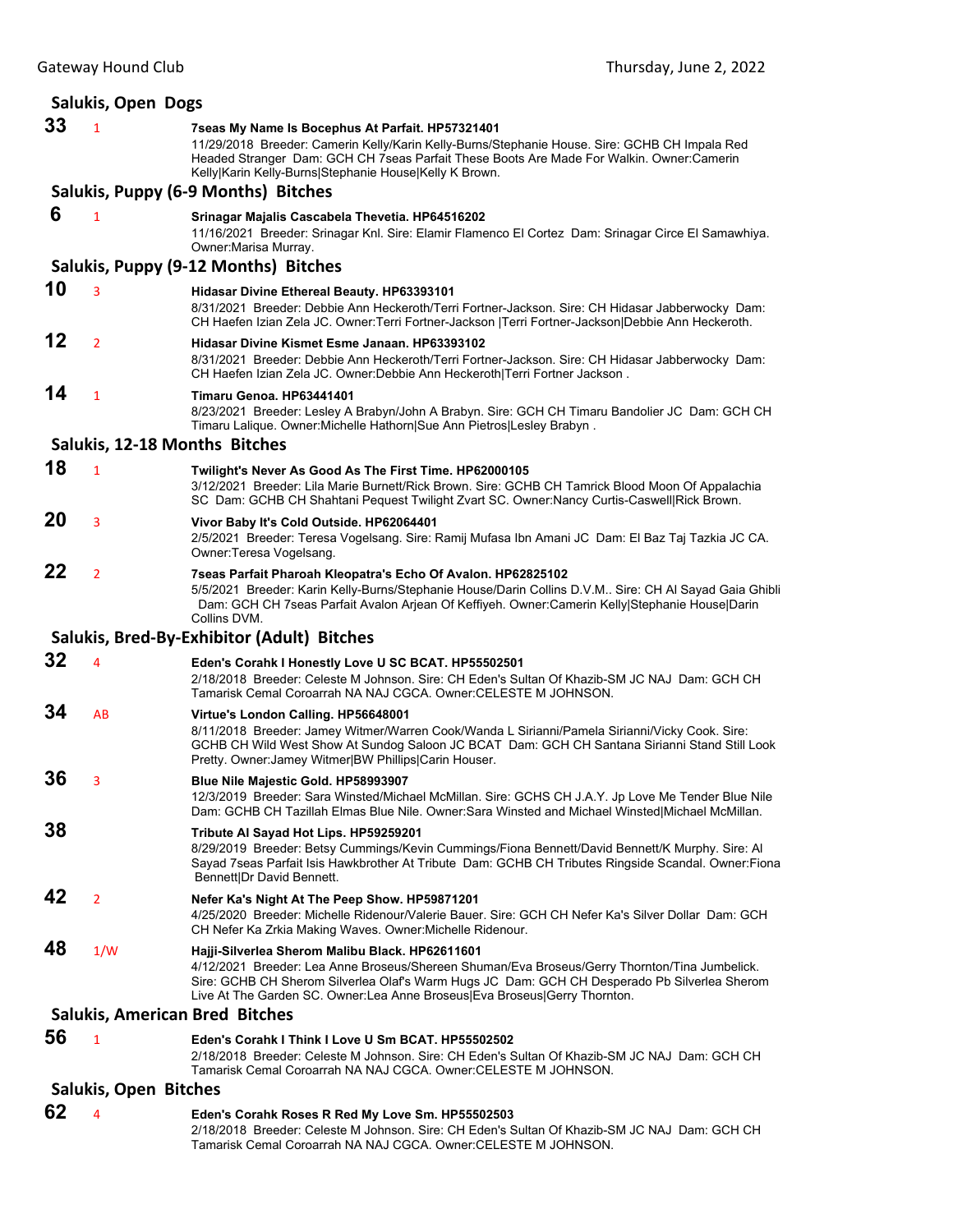| 64  | 3                             | Azharaani Ki Da Vinci Princess Zara JC. HP56197708<br>4/21/2018 Breeder: Gina Hayden/Fiona Bennett/Thomas Dunne. Sire: Al Sayad Gaia Tor Mjolnir Nihaati<br>Dam: GCH CH D'Ansor Dar Be'Ance Al Sayad. Owner: Pam Price Fiona Bennett.                                                       |
|-----|-------------------------------|---------------------------------------------------------------------------------------------------------------------------------------------------------------------------------------------------------------------------------------------------------------------------------------------|
| 68  | AB                            | Qadim Alhaba Najam Satie of Mageborn. HP58457301<br>6/27/2019 Breeder: Carol E Smith. Sire: Kahtahdin's Hunkapi Kiowa Ibn Faisal Dam: DC Mageborn<br>Dorrin Al Qadim SC. Owner: Diana Farmer. Kari Adams                                                                                    |
| 70  | 1/R                           | Blue Nile Majestic Jewel. HP58993905<br>12/3/2019 Breeder: Sara Winsted/Michael McMillan. Sire: GCHS CH J.A.Y. Jp Love Me Tender Blue Nile<br>Dam: GCHB CH Tazillah Elmas Blue Nile. Owner: Tom Sorth Sandy Sorth Sara Winsted McMillan Michael<br>McMillan.                                |
| 74  | $\overline{2}$                | Nefer Ka Just Call Me Kandi At Nahala, HP59871203<br>4/25/2020 Breeder: Michelle Ridenour/Valerie Bauer. Sire: GCH CH Nefer Ka's Silver Dollar Dam: GCH<br>CH Nefer Ka Zrkia Making Waves. Owner: Alexandria Mitchell Lynch Michelle Ridenour.                                              |
|     | <b>Salukis, Best of Breed</b> |                                                                                                                                                                                                                                                                                             |
| 41  |                               | GCH CH Eden's Tazi B Kareef Al Khazib Sm JC BCAT CGC. HP46327804<br>10/25/2013 Breeder: Celeste Johnson. Sire: CH Eden's Sultan Of Khazib-SM JC NAJ Dam: GCH CH Tazi<br>Biannah JC. Owner: CELESTE M JOHNSON.                                                                               |
| 43  | BB/G1                         | GCHP CH Aurora's Rhythm Of My Heart. HP49192101<br>4/16/2015 Breeder: Julie L Mueller/Eugene Blake. Sire: GCHG CH Aurora's The Song And Dance Man<br>Dam: CH Aurora's What's Love Got To Do With It. Owner: Julie L Mueller.                                                                |
| 45  |                               | GCHG CH Deiconsorti Always In The News. HP54416001<br>5/1/2017 Breeder: Daria A Coneghan. Sire: GCHP2 CH Starlite's Made Of The Best Stuff On Earth CD BN<br>RA FDC JC TKA Dam: Baghdad Deiconsorti Deja Vu. Owner: John Gillis Patricia Gillis.Agent: Danielle<br>Frykman                  |
| 46  |                               | Twilight's Time In A Bottle. HP62000103<br>3/12/2021 Breeder: Lila Marie Burnett/Rick Brown. Sire: GCHB CH Tamrick Blood Moon Of Appalachia<br>SC Dam: GCHB CH Shahtani Pequest Twilight Zvart SC. Owner: Rick Brown.                                                                       |
| 51  |                               | CH Karob Mylakhan Winter So-Lstice. HP56745304<br>10/6/2018 Breeder: Karen Frost/Melissa Williams/Sharron Williams. Sire: GCHS CH Freespirits As You<br>Like It CGC Dam: GCHB CH Karob Sandstorm Told You So JC CGC TKN. Owner: Robert Frost Karen<br>frost.                                |
| 53  |                               | CH Karob So Truly Scenario. HP56745305<br>10/6/2018 Breeder: Karen Frost/Melissa Williams/Sharron Williams. Sire: GCHS CH Freespirits As You<br>Like It CGC Dam: GCHB CH Karob Sandstorm Told You So JC CGC TKN. Owner:NancyBadra.                                                          |
| 55  |                               | GCHB CH Tamrick Blood Moon Of Appalachia SC. HP57191604<br>11/24/2018 Breeder: Rick Brown/Pamela Jane Arwood. Sire: GCHB DC Tamrick Heat Of The Night MC<br>LCX Dam: GCHB CH Appalachia's Barriy Ghajariy Castlebay RI CGCA TKN. Owner: Marilyn<br>Jennings Evan Jennings.Agent: Rudy Ayala |
| 57  | <b>SEL</b><br><b>OHBB</b>     | GCH CH Tamrick Harvest Moon Of Appalachia SC. HP57191607<br>11/24/2018 Breeder: Rick Brown/Pamela Jane Arwood. Sire: GCHB DC Tamrick Heat Of The Night MC<br>LCX Dam: GCHB CH Appalachia's Barriy Ghajariy Castlebay RI CGCA TKN. Owner: Rick Brown.                                        |
| 59  |                               | CH Blue Nile Majestic Titanium. HP58993904<br>12/3/2019 Breeder: Sara Winsted/Michael McMillan. Sire: GCHS CH J.A.Y. Jp Love Me Tender Blue Nile<br>Dam: GCHB CH Tazillah Elmas Blue Nile. Owner: Tom Sorth Sandy Sorth Sara Winsted McMillan Michael McMillan.                             |
| 63  | AB                            | Twilight's Sands Of Time At Overlook. HP62000102<br>3/12/2021 Breeder: Lila Marie Burnett/Rick Brown. Sire: GCHB CH Tamrick Blood Moon Of Appalachia<br>SC Dam: GCHB CH Shahtani Pequest Twilight Zvart SC. Owner: H Russell Hastings Rick Brown.                                           |
| 67  |                               | Sandstorm N Balor Dream On. HP63213002<br>7/2/2021 Breeder: Kathleen Morton. Sire: CH Windstorm Yesterday's Dream CGC Dam: GCH CH<br>Sandstorm Karob Can You Hear Me Now? CGCA CGCU. Owner: Rachel Wilson and Kathleen<br>Morton Kathleen Morton.                                           |
| 78  |                               | GCHG CH Sanhurst Clussex Skylark Al Monab. HP49627105<br>6/15/2015 Breeder: Michelle Hathorn/Sue Ann Pietros. Sire: GCHS CH Quanmarra Thonolan JC CAA<br>Dam: GCHB CH Monab Being Notorious. Owner:Michelle Hathorn Sue Ann Pietros Kerri Murphy.                                           |
| 92  | AB                            | GCH CH Azharaani Ki Tzarina Kira JC CA, HP56197704<br>4/21/2018 Breeder: Gina Hayden / Fiona Bennett / Thomas Dunne / Sire: Al Sayad Gaia Tor Mjolnir<br>Nihaati Dam: GCH CH D'Ansor Dar Be'Ance Al Sayad. Owner:Kari Adams Jack Adams Fiona Bennett.                                       |
| 96  |                               | GCHB DC Tamrick Opalescent Moon Of Appalachia SC. HP57191602<br>11/24/2018 Breeder: Rick Brown/Pamela Jane Arwood. Sire: GCHB DC Tamrick Heat Of The Night MC<br>LCX Dam: GCHB CH Appalachia's Barriy Ghajariy Castlebay RI CGCA TKN. Owner:Renae Ayala Rick Brown.                         |
| 102 | <b>SEL</b>                    | CH Blue Nile Majestic Copper. HP58993902<br>12/3/2019 Breeder: Sara Winsted/Michael McMillan. Sire: GCHS CH J.A.Y. Jp Love Me Tender Blue Nile<br>Dam: GCHB CH Tazillah Elmas Blue Nile. Owner: Sara Winsted and Michael Winsted.                                                           |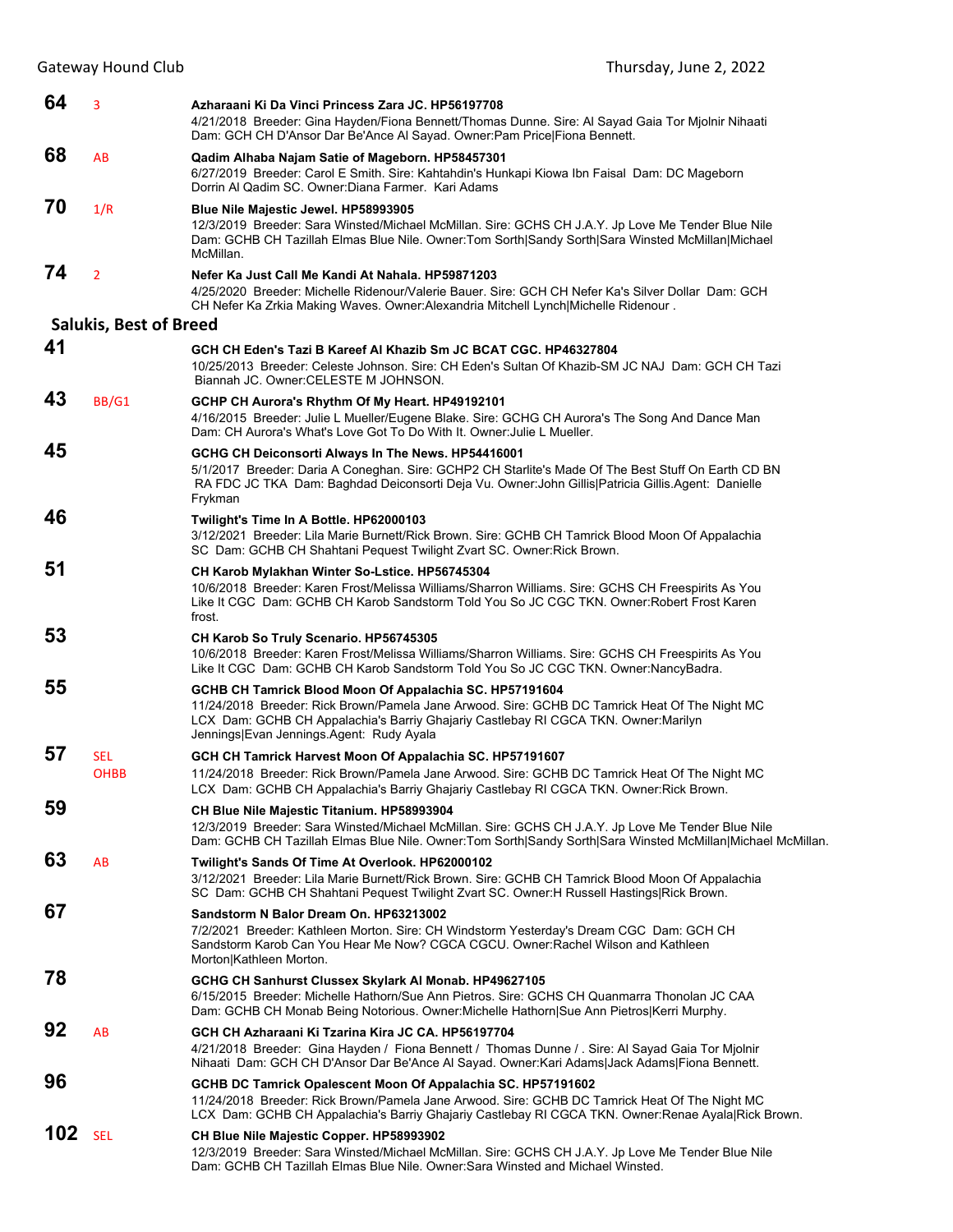| 104       | CH Nefer Ka Fan Dancer, HP59871204<br>4/25/2020 Breeder: Michelle Ridenour/Valerie Bauer. Sire: GCH CH Nefer Ka's Silver Dollar Dam: GCH<br>CH Nefer Ka Zrkia Making Waves. Owner:Sheila Dierking Michelle Ridenour.                                                                                                                        |
|-----------|---------------------------------------------------------------------------------------------------------------------------------------------------------------------------------------------------------------------------------------------------------------------------------------------------------------------------------------------|
| 106<br>OS | CH Sundara's Akilah Rose, HP60308301<br>7/7/2020 Breeder: Hanna Rose Haag/Michelle LaFlamme Haag/Emerson Jaquish. Sire: GCHB CH<br>Excelsior Sundara Sands Of Time JC Dam: GCHB DC Karnak's Ajah Rose Of Sundara SC. Owner: Hanna<br>Rose Haag Emerson Jaquish Michelle Haag.                                                               |
| 108       | CH Sundara's Ms Elly Rose. HP60308305<br>7/7/2020 Breeder: Hanna Rose Haag/Michelle LaFlamme Haag/Emerson Jaquish. Sire: GCHB CH<br>Excelsior Sundara Sands Of Time JC Dam: GCHB DC Karnak's Ajah Rose Of Sundara SC.<br>Owner: Michael Paul Haag Michelle Haag.                                                                            |
| 112       | CH Hajji-Silverlea Sherom Malibu Rose Spritzer. HP62611603<br>4/12/2021 Breeder: Lea Anne Broseus/Shereen Shuman/Eva Broseus/Gerry Thornton/Tina Jumbelick.<br>Sire: GCHB CH Sherom Silverlea Olaf's Warm Hugs JC Dam: GCH CH Desperado Pb Silverlea Sherom<br>Live At The Garden SC. Owner: Wanda Marrison Gerry Thornton LeaAnne Broseus. |
| 114       | CH Hajji-Silverlea Sherom Agave Margarita. HP62611608<br>4/12/2021 Breeder: Lea Anne Broseus/Shereen Shuman/Eva Broseus/Gerry Thornton/Tina Jumbelick.<br>Sire: GCHB CH Sherom Silverlea Olaf's Warm Hugs JC Dam: GCH CH Desperado Pb Silverlea Sherom<br>Live At The Garden SC. Owner:Debbie Casey Lea Anne Broseus Gerry Thornton.        |
| Judge:    |                                                                                                                                                                                                                                                                                                                                             |

35536 Ms. Karen J Hynek

# **Treeing Walker Coonhounds**

#### **Treeing Walker Coonhounds, Best of Breed**

Judge:

# **6** BB **CH Meramec Valley's Crown Jewel. HP59068001**<br>**CHBB** 12/5/2018 Breeder: Junior Lasseter. Sire: Lassie's

12/5/2018 Breeder: Junior Lasseter. Sire: Lassie's Table Rock Son Dam: Table Rock Mundie. Owner:CONNIE BIGLEY.

3207 Bryan Martin

#### **Whippets**

#### **Whippets, Puppy (9‐12 Months) Dogs**

- **5** 1/R **Abbey's La Vida Loca. HP63200305** 7/28/2021 Breeder: Ms. Jane Cooney-Waterhouse. Sire: CH Abbey's Sundance Kid Dam: Wenrick's This Masquerade For Abbey. Owner:Jane-Cooney Waterhouse.  **7** <sup>2</sup> **Mariki's Albelarm Ts Mercury Rising. HP63795005**
- 

8/1/2021 Breeder: Cyndi Bussey/Raymond Johnson. Sire: CH Albelarm Debonair Dam: GCH CH Mariki Paedeia's Dream Boat Annie At Mystic. Owner:Dee Vayda|Randy Tincher|Ron Vayda|Calley Anne Rupp.

#### **Whippets, 12‐18 Months Dogs**

| 9 | $\blacksquare$ | Winguest Hoosier Is My Daddy. HP62848702                                                          |
|---|----------------|---------------------------------------------------------------------------------------------------|
|   |                | 4/12/2021 Breeder: Lennah E Snell/Ms. Phoebe Jordan Booth/Lorie A Crain/Samantha E Honaker, Sire: |
|   |                | Winguest's Hoosier Daddy At Willabe Dam: CH Shamasan Sweet Lilac Of Winguest. Owner:LENNAH        |
|   |                | SNELL Agent: Laura King                                                                           |
|   |                |                                                                                                   |

#### **Whippets, American Bred Dogs**

| 11 | Pecan Grove's Ima Pi One Get One. HP59817903                |  |
|----|-------------------------------------------------------------|--|
|    | 3/14/2020 Breeder: Lawrence Collins/Angela Collins/Donna Be |  |

ennett/Mike Bennett. Sire: CH Liberty's Why Should I Worry SC Dam: DC Pecan Grove's Kissed By Fire MC. Owner:Dana Jensen|Lawrence Collins|Donna Bennett.

### **Whippets, Open Dogs**

| 15 |        | Meisterhaus Should've Zagged At Jadaka. HP57291801<br>10/10/2018 Breeder: Tad Brooks, Sire: GCH CH Meisterhaus Free Kick At Endeavor Dam: CH<br>Meisterhaus Courtesan. Owner: Janice C Kahl John Kahl Tad Brooks Janice Kahl.                                              |
|----|--------|----------------------------------------------------------------------------------------------------------------------------------------------------------------------------------------------------------------------------------------------------------------------------|
| 17 | 1/W/BW | Tripletime Shojin Elusive Logan CGC TKN. HP58879106<br>11/22/2019 Breeder: Dee Vayda/Ron Vayda/Randy Tincher. Sire: Shojin's Compay Segundo CD BN RE<br>ACT2 CGCU TKN Dam: DC Tripletime Keep The Change CD BN RN SC CGC TKN. Owner: Randy<br>Tincher Dee Vayda Ron Vayda. |
| 19 |        | Liberty's Ima Pi Of The Beholder. HP59817901<br>3/11/2020 Rreader: Lawrence Collins/Angels Collins/Donna Reppett/Mike Reppett, Sire: CH Liberty's Wh                                                                                                                       |

Collins/Angela Collins/Donna Bennett/Mike Bennett. Sire: CH Liberty's Why Should I Worry SC Dam: DC Pecan Grove's Kissed By Fire MC. Owner:Dana Jensen.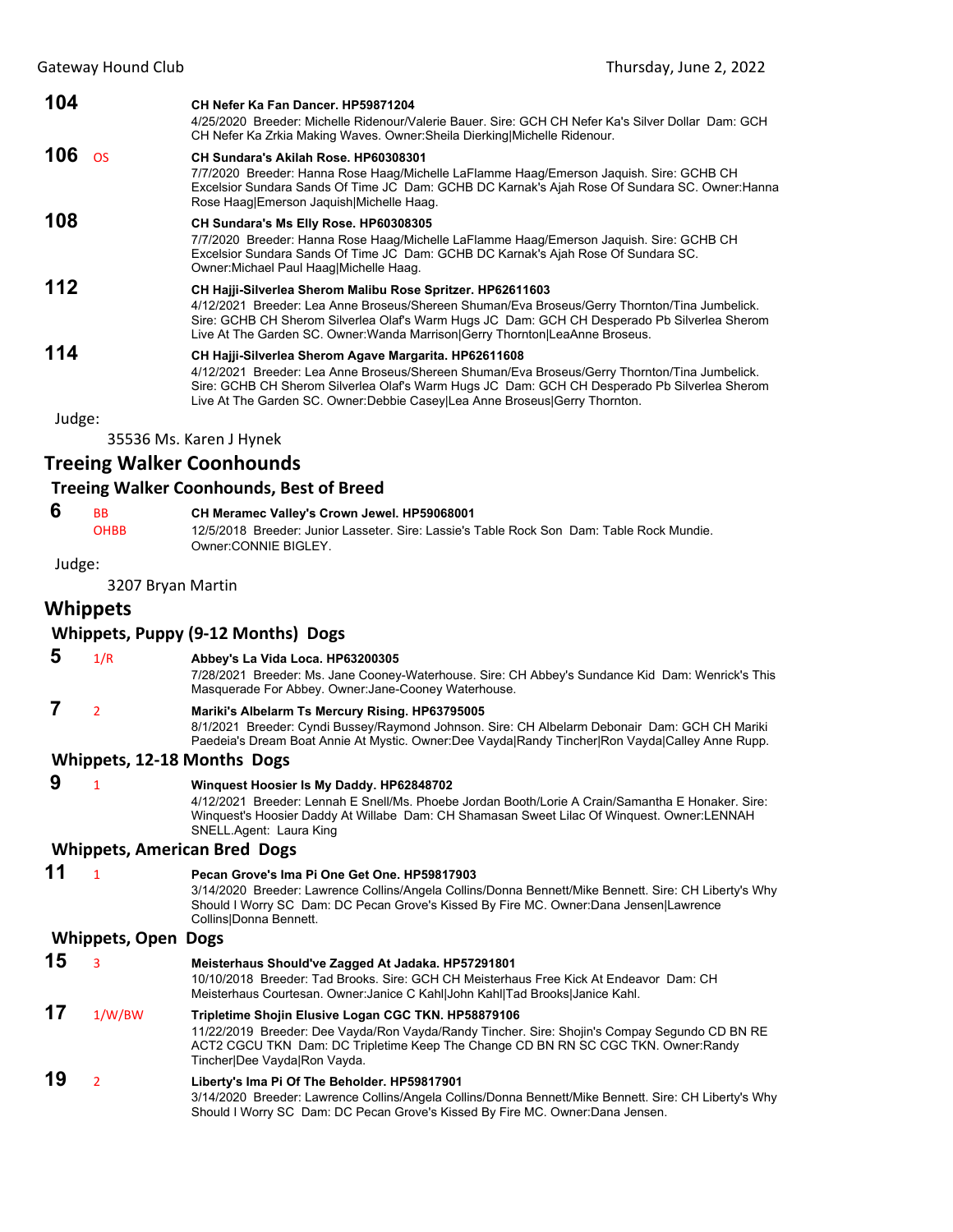# **Whippets, Puppy (6‐9 Months) Bitches**

| 6         | 1/W<br><b>Best Puppy</b>       | Wenrick's Make Mine A Double. HP63792504<br>10/7/2021 Breeder: Jody PAquette-Garcini/Denise Snyder. Sire: CH Bo-Bett's Pajama Party Dam: CH                                                                                                                                                     |
|-----------|--------------------------------|-------------------------------------------------------------------------------------------------------------------------------------------------------------------------------------------------------------------------------------------------------------------------------------------------|
|           |                                | Wenrick's Make'Hers Mark. Owner: Jody Paquette.                                                                                                                                                                                                                                                 |
| 8         | 3                              | Laurel Highmoor Cabaret At Hycks Hollow. HP63984503<br>9/27/2021 Breeder: Maureen McCreery/Carlyn Dean/Alexander Lass. Sire: CH Laurel Northern Lights<br>Dam: GCH CH Laurel Double Take. Owner: Crystal mcnulty M. McCreery A. Lass C. Dean.                                                   |
| 10        | $\overline{2}$                 | Shojins Tripletime Stuff That Dreams Are Made Of. HP64135801<br>11/19/2021 Breeder: Dee Vayda/Randy Tincher/Ron Vayda. Sire: GCH CH Tripletime Cash Only RN JC<br>CGC TKA Dam: Shojin's Five More Minutes ACT2 CGC TKN. Owner:Dee Vayda Randy Tincher Ron<br>Vayda Mari Brown.                  |
|           |                                | Whippets, Bred-By-Exhibitor (Puppy) Bitches                                                                                                                                                                                                                                                     |
| 12        | $\mathbf{1}$                   | Laurel Highmoor Deadly Kiss. HP63255402<br>8/17/2021 Breeder: Alexander Lass/Kevin Keiser/Maureen McCreery. Sire: GCH CH Jomyr Wonderstruck<br>Calvados At Laurel Dam: GCH CH Laurel Baby It's Cold Outside. Owner: Maureen McCreery Alexander<br>Lass Kevin Keiser.                            |
|           |                                | Whippets, Bred-By-Exhibitor (Adult) Bitches                                                                                                                                                                                                                                                     |
| 18        | $\mathbf{1}$                   | Tripletime Shojin Goode Incantation At Silvercharm. HP61464402<br>12/3/2020 Breeder: Dee Vayda/Ron Vayda/Randal Tincher/Alan Brown. Sire: Shojin's Compay Segundo<br>CD BN RE ACT2 CGCU TKN Dam: GCH CH Owlwatch Simply Smashing At Tripletime. Owner:R Alan<br>Brown.                          |
|           | <b>Whippets, Open Bitches</b>  |                                                                                                                                                                                                                                                                                                 |
| 20        | 1/R                            | Alerek's Lucky Ducky. HP61510401<br>10/7/2020 Breeder: MARK STEVERSON/Albert Miniero. Sire: CH Tripletime Lucky You Dam: Alerek's<br>Walkabout Wendye. Owner: J Waylon Ramming David A. Hunter.                                                                                                 |
|           | <b>Whippets, Best of Breed</b> |                                                                                                                                                                                                                                                                                                 |
| 21        | <b>OS</b>                      | GCH CH Windrift's How Country Boys Roll. HP48237401                                                                                                                                                                                                                                             |
|           | <b>OHBB</b>                    | 9/6/2014 Breeder: Kourtney Griffin/Jody Garcini. Sire: CH Winway Beaudacious At Wenrick Dam: GCH<br>CH Wenrick's Run The Show. Owner: K Griffin K Griffin E Oliver.                                                                                                                             |
| 22        | <b>SEL</b>                     | CH Kamada's Reason To Believe. HP58689202<br>10/13/2019 Breeder: Debbie Davenport/Kathleen Davenport. Sire: GCHS CH Laurel Double Or Nothing<br>Dam: GCH CH Kamada's Key To The Mint. Owner: Kevin Carlson Dawn Carlson Debbie<br>Davenport Kathleen Davenport.                                 |
| 26        | BB                             | GCH CH Tripletime Shojin Whats Luck Got To Do With It. HP61464406<br>12/3/2020 Breeder: Dee Vayda/Ron Vayda/Randal Tincher/Alan Brown. Sire: Shojin's Compay Segundo<br>CD BN RE ACT2 CGCU TKN Dam: GCH CH Owlwatch Simply Smashing At Tripletime. Owner: J Randall<br>Tincher Britt S Calhoun. |
| Judge:    |                                |                                                                                                                                                                                                                                                                                                 |
|           |                                | 35536 Ms. Karen J Hynek                                                                                                                                                                                                                                                                         |
|           | Norrbottenspets                |                                                                                                                                                                                                                                                                                                 |
|           |                                | Norrbottenspets, Misc Puppy 9-12 Months Dogs                                                                                                                                                                                                                                                    |
| 5         | 1/MOS                          | Maplesong-Red Cedar Movin' Right Along. HP63793201<br>8/2/2021 Breeder: Karen Riggin/Gabi Vannini/Piper O'Donnell. Sire: Sjelle N Vikingheaven Woody CM<br>Dam: Red Cedar-Hrafna Full Of Strange Promise. Owner:Tyler Jansen Piper O'Donnell.                                                   |
|           |                                | Norrbottenspets, Misc Bred-By Exhibitor (Adult) Bitches                                                                                                                                                                                                                                         |
| 8         | 1/MBB                          | Maplesong & Sjelle Dream Out Loud. HP62716003<br>3/25/2021 Breeder: Susan Lundebjerg/Karen Riggin/Piper O'Donnell. Sire: Koivunevan Irish Coffee CM<br>Dam: Vikingheaven Hocuspocus At Sjelle CM. Owner:Karen Riggin Piper O'Donnell Susan Lundebjerg.                                          |
|           |                                | Norrbottenspets, Misc Open Bitches                                                                                                                                                                                                                                                              |
| 10        | 1                              | Maplesong-Red Cedar Defying Gravity. HP61702902<br>10/9/2020 Breeder: Karen Riggin/Gabi Vannini/Piper O'Donnell. Sire: Sjelle N Vikingheaven Woody CM<br>Dam: Red Cedar-Hrafna Full Of Strange Promise. Owner:Leah Hartlep Gabi Vannini Karen Riggin.                                           |
| Jr (Open) | Junior Showmanship             |                                                                                                                                                                                                                                                                                                 |
| 5         | <b>AB</b>                      | GCH CH Azharaani Ki Tzarina Kira JC CA. HP56197704. Salukis<br>4/21/2018 Breeder: Gina Hayden / Fiona Bennett / Thomas Dunne / . Sire: Al Sayad Gaia Tor Mjolnir                                                                                                                                |

Nihaati Dam: GCH CH D'Ansor Dar Be'Ance Al Sayad. Owner:Kari Adams|Jack Adams|Fiona Bennett.